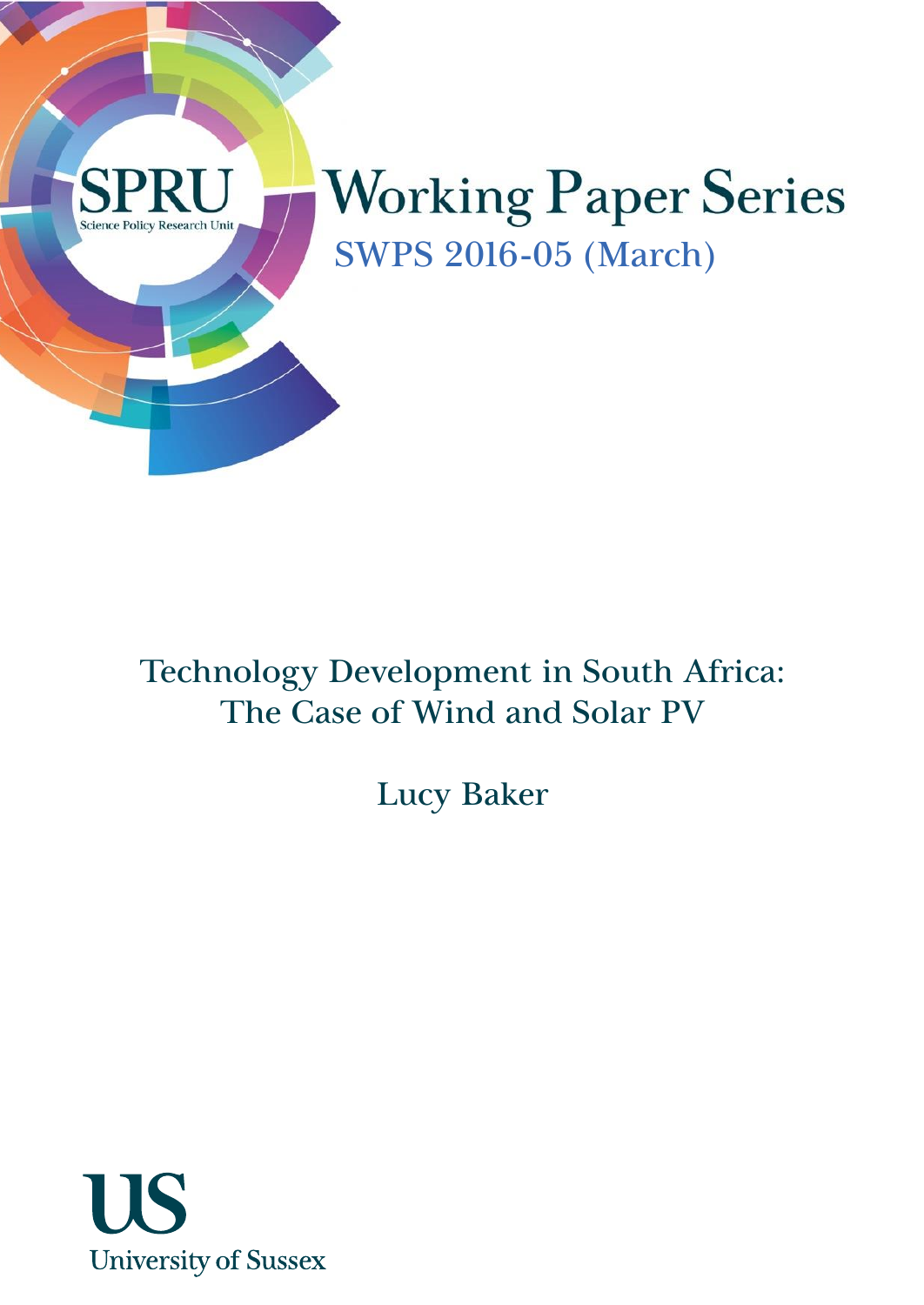# SPRU Working Paper Series (ISSN 2057-6668)

The SPRU Working Paper Series aims to accelerate the public availability of the research undertaken by SPRU-associated people, and other research that is of considerable interest within SPRU providing access to early copies of SPRU research.

| <b>Editors</b><br><b>Tommaso Ciarli</b><br>Daniele Rotolo |                                            | <b>Contact</b><br>T.Ciarli@sussex.ac.uk<br>D.Rotolo@sussex.ac.uk            |
|-----------------------------------------------------------|--------------------------------------------|-----------------------------------------------------------------------------|
| <b>Associate Editors</b><br><b>Florian Kern</b>           | Area<br>Energy                             | F.Kern@sussex.ac.uk                                                         |
| Paul Nightingale,<br>Ben Martin, &<br><b>Ohid Yaqub</b>   | Science, & Technology Policy               | P.Nightingale@sussex.ac.uk<br>B.Martin@sussex.ac.uk<br>O.Yaqub@sussex.ac.uk |
| <b>Tommaso Ciarli</b>                                     | Development                                | T.Ciarli@sussex.ac.uk                                                       |
| Joe Tidd $\&$<br><b>Carlos Sato</b>                       | <b>Technology Innovation</b><br>Management | J.Tidd@sussex.ac.uk<br>C.E.Y.Sato@sussex.ac.uk                              |
| Maria Savona &<br>Mariana Mazzucato                       | <b>Economics of Technological Change</b>   | M.Savona@sussex.ac.uk<br>M.Mazzucato@sussex.ac.uk                           |
| <b>Andrew Stirling</b>                                    | <b>Transitions</b>                         | A.C.Stirling@sussex.ac.uk                                                   |
| <b>Caitriona McLeish</b>                                  | Civil Military Interface                   | C.A.McLeish@sussex.ac.uk                                                    |
| <b>Editorial Assistance</b><br><b>Tomás Saieg</b>         |                                            | T.Saieg-Paez@sussex.ac.uk                                                   |

# Guidelines for authors

Papers should be submitted to swps@sussex.ac.uk as a PDF or Word file. The first page should include: title, abstract, keywords, and authors' names and affiliations. The paper will be considered for publication by an Associate Editor, who may ask two referees to provide a light review. We aim to send referee reports within three weeks from submission. Authors may be requested to submit a revised version of the paper with a reply to the referees' comments to swps@sussex.ac.uk. The Editors make the final decision on the inclusion of the paper in the series. When submitting, the authors should indicate if the paper has already undergone peer-reviewing (in other series, journals, or books), in which case the Editors may decide to skip the review process. Once the paper is included in the SWPS, the authors maintain the copyright.

#### **Websites**

UoS: www.sussex.ac.uk/spru/research/swps SSRN: http://www.ssrn.com/link/SPRU-RES.html IDEAS: ideas.repec.org/s/sru/ssewps.html Research Gate: www.researchgate.net/journal/2057-6668\_SPRU\_Working\_Paper\_Series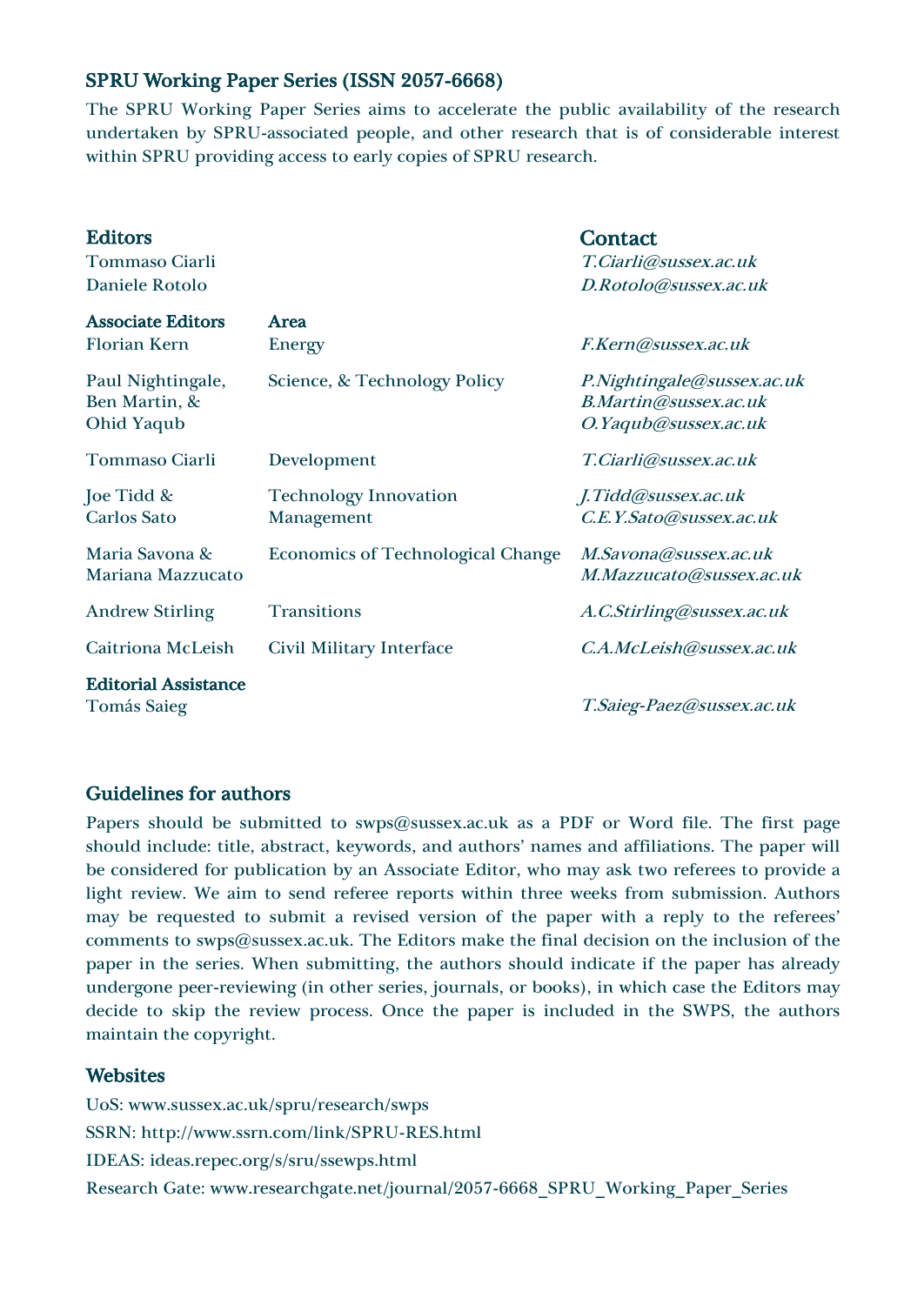# **Technology development in South Africa: The case of wind and solar PV <sup>1</sup>**

Lucy Baker<sup>2</sup>

**.** 

 $1$  Acknowledgements: this work was supported by the Economic and Social Research Council (ESRC), grant numbers: ES/J01270X/1 (Rising powers and the low-carbon transition in Southern Africa), RES-066-27-0005 (the Governance of Clean Development) and the Engineering and Physical Science Research Council (EPSRC), grant number: EP/K011790/1 (Research Centre for Innovation and Energy Demand). Thank you to Stephen Forder of the Energy Blog (http://energy.org.za/), Holle Wlokas, Britta Rennkamp, Richard Fyvie and others at the University of Cape Town for help and support with field work. Thank you to team members on the 'Rising powers and the low-carbon transition in Southern Africa' research project. Thank you to all research participants who gave up their time to let me interview them. Finally much appreciation to the anonymous reviewer from the SPRU Working Paper Series (SWPS) for some very helpful suggestions and comments. <sup>2</sup> [L.H.Baker@sussex,](mailto:L.H.Baker@sussex) Science Policy Research Unit, University of Sussex.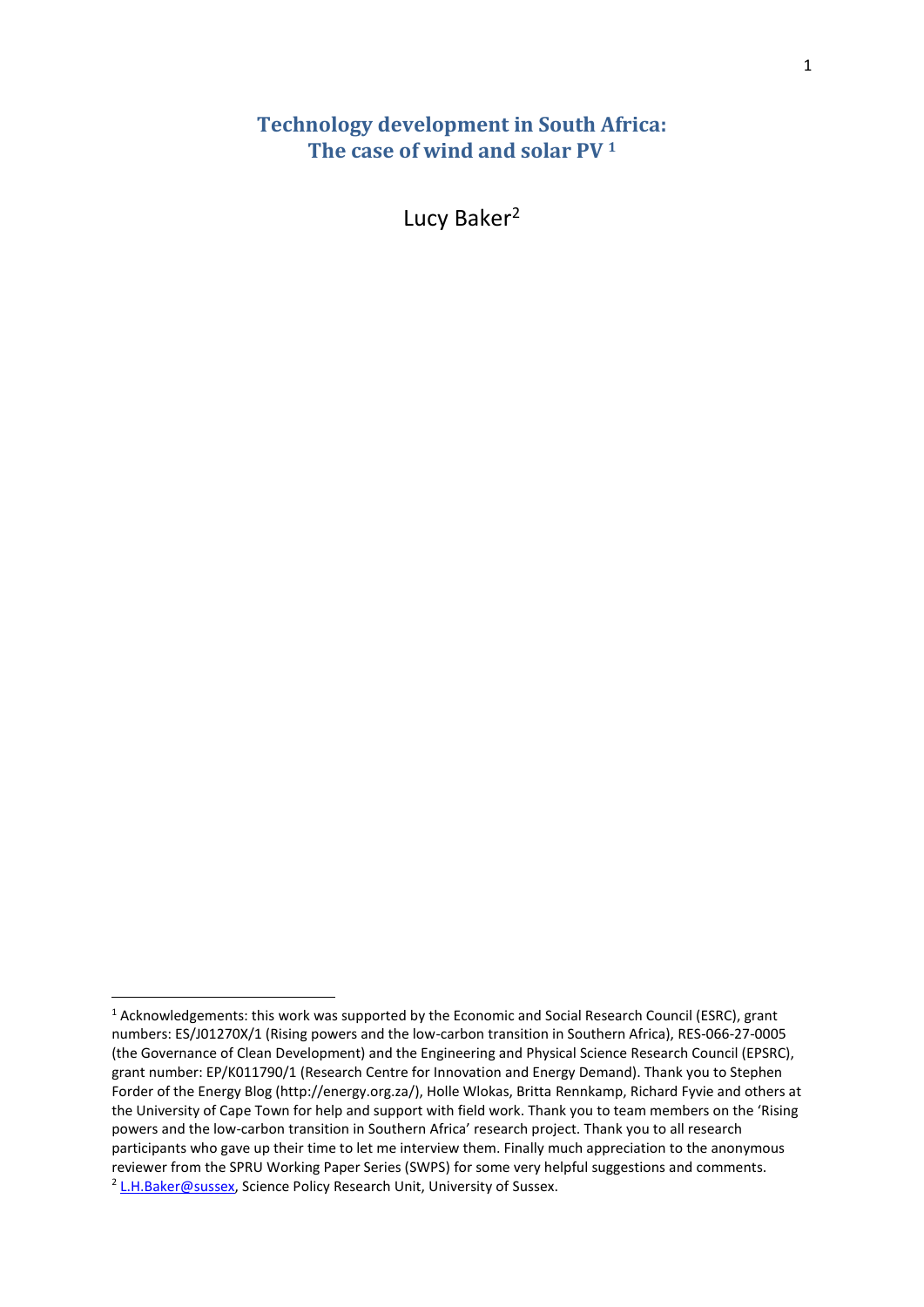### **Abstract**

This paper examines the political economy of technology development in the context of South Africa's emerging utility-scale, privately generated renewable energy sector. Focussing on the wind and solar PV industries, the paper explores how international dynamics in manufacturing, investment and trade that involve increasingly global industries, are interacting with territorial factors embedded within South Africa's unique economic, social and political context. While South Africa's renewable energy industry has been celebrated internationally, there are tensions between commercial priorities, and requirements for economic development including local content. The paper merges perspectives from global production networks and the literature on technological innovation in low and middle income countries in order to analyse the potential for the development of innovative capabilities in South Africa's renewable energy sector. The paper provides rich empirical content including challenges to the definition and implementation of local content requirements, as well as the involvement of key national and international actors.

#### **Keywords**

1

Innovation, local content, renewable energy technologies, global production networks, South Africa

#### **1. Introduction**

South Africa's utility-scale, commercially generated renewable energy sector constitutes a small but significant source of generation within the country's historically coal-dependent and now crisisridden national electricity sector<sup>3</sup>. This paper discusses how renewable energy technologies being deployed, assembled and/or manufactured in South Africa are embedded within increasingly globalised networks of project developers; engineering, procurement and construction companies; technology manufacturers; and flows of national and international investment. Furthermore, the requirements of finance and investment to deploy 'internationally proven' expertise and technology has a significant determination over the renewable energy technological trajectories being developed in South Africa. Meanwhile, key tensions exist within national government between the demands for least cost technology, and national priorities for the establishment of a local manufacturing industry and job creation.

South Africa's grid connected renewable energy sector is being developed under the country's renewable energy independent power producers' procurement programme (RE IPPPP) launched in 2011. RE IPPPP is a competitive bidding system that permits the construction and integration of renewable energy generation by independent power producers (IPPs) to the country's monopoly controlled transmission grid. Under RE IPPPP, projects are required to adhere to potentially progressive criteria for economic development, including local content as a key focus of this paper. These criteria relate to government commitments to the green economy and a labour intensive industrialisation path that are at odds with the country's declining manufacturing sector and an unemployment rate of 40 per cent<sup>4</sup>. As a result of the increase in thresholds and targets for local content since the start of RE IPPPP, a number of manufacturing and assembly plants have been

<sup>&</sup>lt;sup>3</sup>As the country faces its worst electricity crisis for 40 years, South Africa's utility Eskom has been carrying out regular load shedding since mid-2014.

<sup>4</sup> This figure includes formal definitions of 25 per cent unemployment in addition to 'discouraged work seekers' who have given up finding work.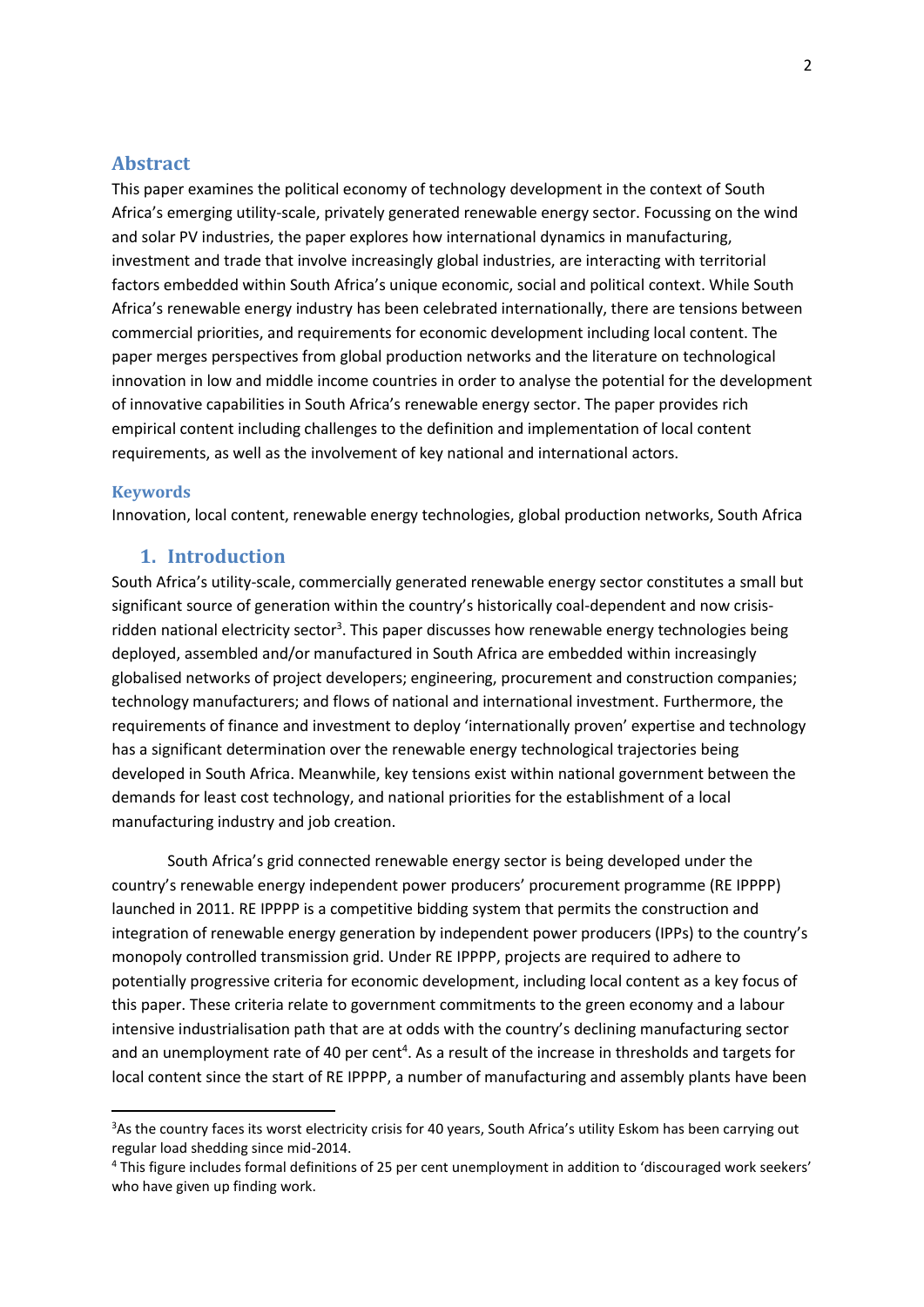set up or are under development for low technology components including towers for wind and solar photovoltaic (PV) modules and inverters. In addition to assisting project developers to meet local content requirements under RE IPPPP, a number of these facilities anticipate the potential export of their products both to the African continent and elsewhere. However as the paper explores, loopholes in the regulations have resulted a number of solar PV developers side-stepping local content requirements and importing stock from abroad. Furthermore, others have argued that the limited market size created by RE IPPPP to date is inadequate to generate local production and therefore the technological upgrade and job creation impacts will remain at the lower and medium technology levels (Rennkamp and Westin 2013). This echoes Bell and Albu's assertion (1999) that local content requirements alone are more likely to benefit short-term activities than a long-term local manufacturing industry with high levels of domestic ownership and 'technologies capabilities'.

While RE IPPPP represents an unprecedented success in terms of its transparent regulatory framework, the investment it has brought to the country, and the rapid construction of renewable energy that has resulted, concerns have been raised over the effectiveness of these economic development criteria. With this in mind, this paper considers the significant challenges that exist to the creation of long term manufacturing capabilities and a national supply chain in renewable energy technologies. The paper's objectives are threefold. Firstly to provide a rich empirical description of the challenges inherent within the definition and implementation of RE IPPPP's local content requirements. Secondly to analyse key actors involved in South Africa's renewable energy technology supply and manufacturing and in doing so, how international trends are merging with the country's unique economic, political and social context. Finally to consider the implications that such a context may have for technological diffusion, innovation and skills in the country. The research focuses on the wind and solar PV industries which form the majority of projects allocated under South Africa's RE IPPPP and for which information is more publicly accessible as compared to concentrated solar power (CSP)<sup>5</sup>.

The paper's analytical approach is informed by the literatures on technological capabilities (Bell 2009) and global production networks (Coe 2012, Curran 2015). Both literatures facilitate an analysis of the complex and multi-scalar relationships that exist between networks and institutions and the embedded nature of technology within a national and international political economy. This political economy involves interactions between endogenous factors such as the introduction of a regulatory framework for renewable energy independent power producers, and international dynamics such as investment trends and trade disputes.

The structure of the paper is as follows. Section 2 discusses the methodology used to undertake the research. Section 3 discusses the key bodies of literature that have informed the analytical approach of the research, namely technological capabilities and global production networks. Section 4 situates South Africa's utility-scale, renewable energy industry within its national context, outlining the current and potential investment in manufacturing that has emerged, the international trends that have reacted with and influenced these national level developments. Section 5 explores national commitments to the green economy and some of the challenges to achieving a renewable energy manufacturing industry in South Africa. Section 6 examines some of the challenges and the loop holes that have resulted from the manipulation of local content requirements to the detriment

**.** 

<sup>&</sup>lt;sup>5</sup> See WWF (2015) for a more detailed investigation of the potential for CSP industrialisation in South Africa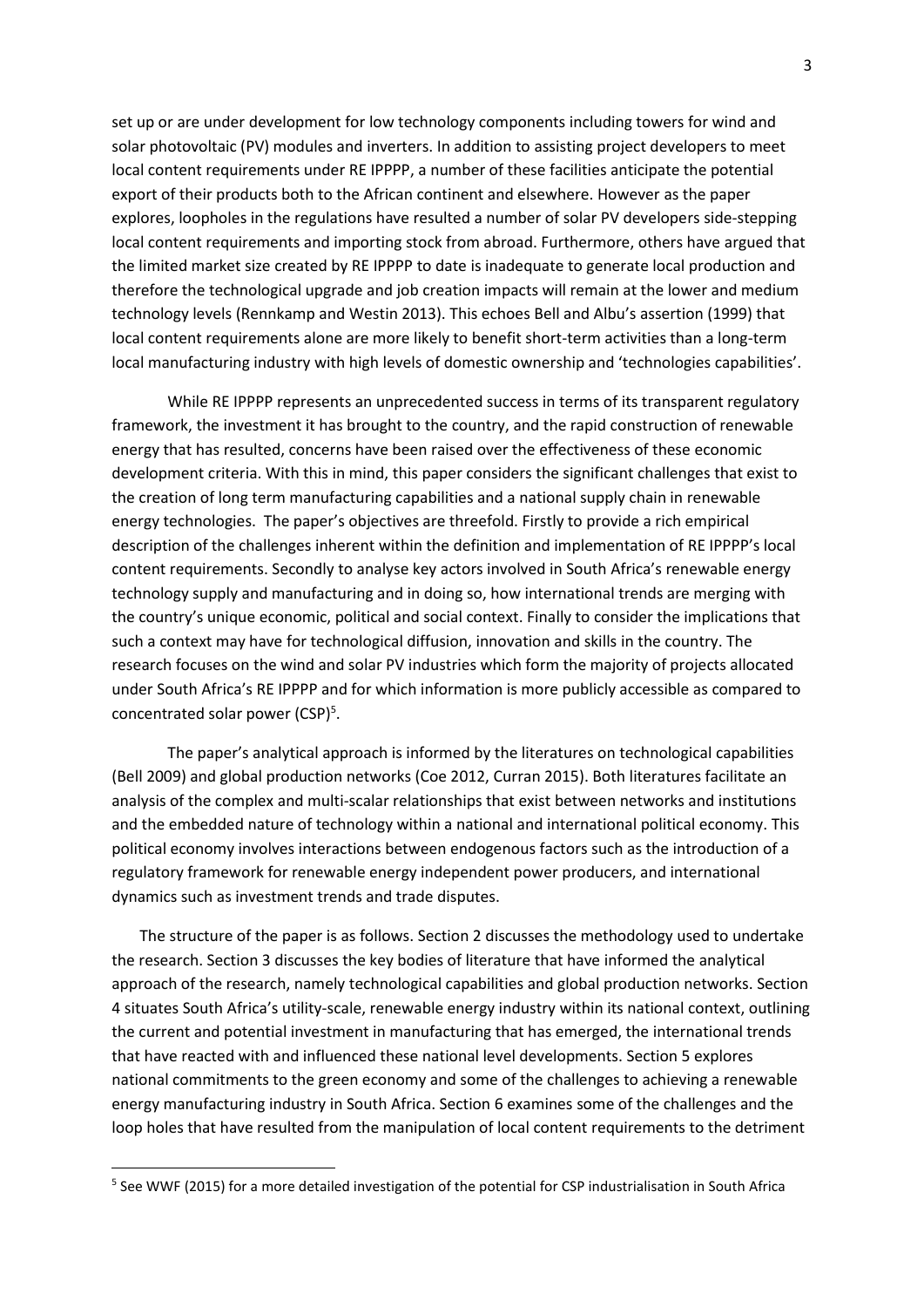of a potential industry. Sections 7 and 8 examine the specifics of the country's wind and solar PV industries respectively and how international corporate dynamics have reacted with South Africa's unique national context. The final section concludes.

#### **2. Methodology**

This paper forms part of a longer term political economy analysis of South Africa's electricity sector. In particular it draws on extensive and in depth field work undertaken over a period of six months between October 2013 and January 2015, including approximately 40 interviews with members of the renewable energy industry, government departments, the electricity utility, finance, civil society and labour. The field work also involved six site visits to renewable energy projects and manufacturing/assembly facilities. A number of the interviews are cited here but individuals have been heavily anonymised due to the commercially and politically sensitive nature of the material. For the same reason it has not been possible to disclose detailed information pertaining to the facilities visited. The paper also draws from significant content analysis of government documents and policies as well as grey literature on renewable energy technology. One challenge to this is that many of the bid documents for RE IPPPP in which the economic development requirements are specified are not available in the public domain. Consequently, I have drawn from publicly available secondary sources. The research is also informed by a long-term and systematic consultation of media sources on the renewable energy industry in South Africa and globally, including: *Engineering News, ESI-Africa, Wind Power Weekly* and *Recharge News.* Given the breath of the subject matter, the research does not pretend to be exhaustive and in light of the fast moving nature of the topic inevitably contains some empirical gaps.

#### **3. Analytical framework**

The analytical framework draws from the literatures on technological capabilities and global production networks in order to analyse the complex relationships between networks and institutions, and the embedded nature of technology within a national and international political economy. The paper also fits within a growing body of research on technological innovation and the creation of renewable energy manufacturing industries in the emerging markets of China and India (Altenburg et al 2014, Lema et al 2013, Fu and Zhang 2011), green industrial policy in developed countries (Pegels and Lütkenhorst 2014), and comparisons between the two, for example China and Germany (Dunford et al 2013). However limited consideration has thus far been dedicated to South Africa with exceptions being Rennkamp and Boyd (2013) and Rennkamp (2013). This paucity of analysis is largely due to the very recent emergence of a renewable energy industry in the country and related manufacturing plants. This paper therefore contributes to an emerging knowledge base in this area.

Following Bell and Albu (1999:1717), technology, rather than just machinery "is a much more complex body of knowledge, with much of it embodied in a wide range of different artefacts, people, procedures and organisational arrangements". Technological change therefore goes beyond the mere diffusion of hardware such as designs, complete equipment and installation services, which was a common perspective on production and trade until late 1960s (Bell 2009). Rather, 'software', such as skills, system building and knowledge flows is significant for its ability to contribute to the accumulation of knowledge stocks and resources often referred to as 'technological capabilities'. Technology and technological innovation therefore, are part of numerous inter-linked, comprehensive and interactive processes and bundles, for which reason the transfer of physical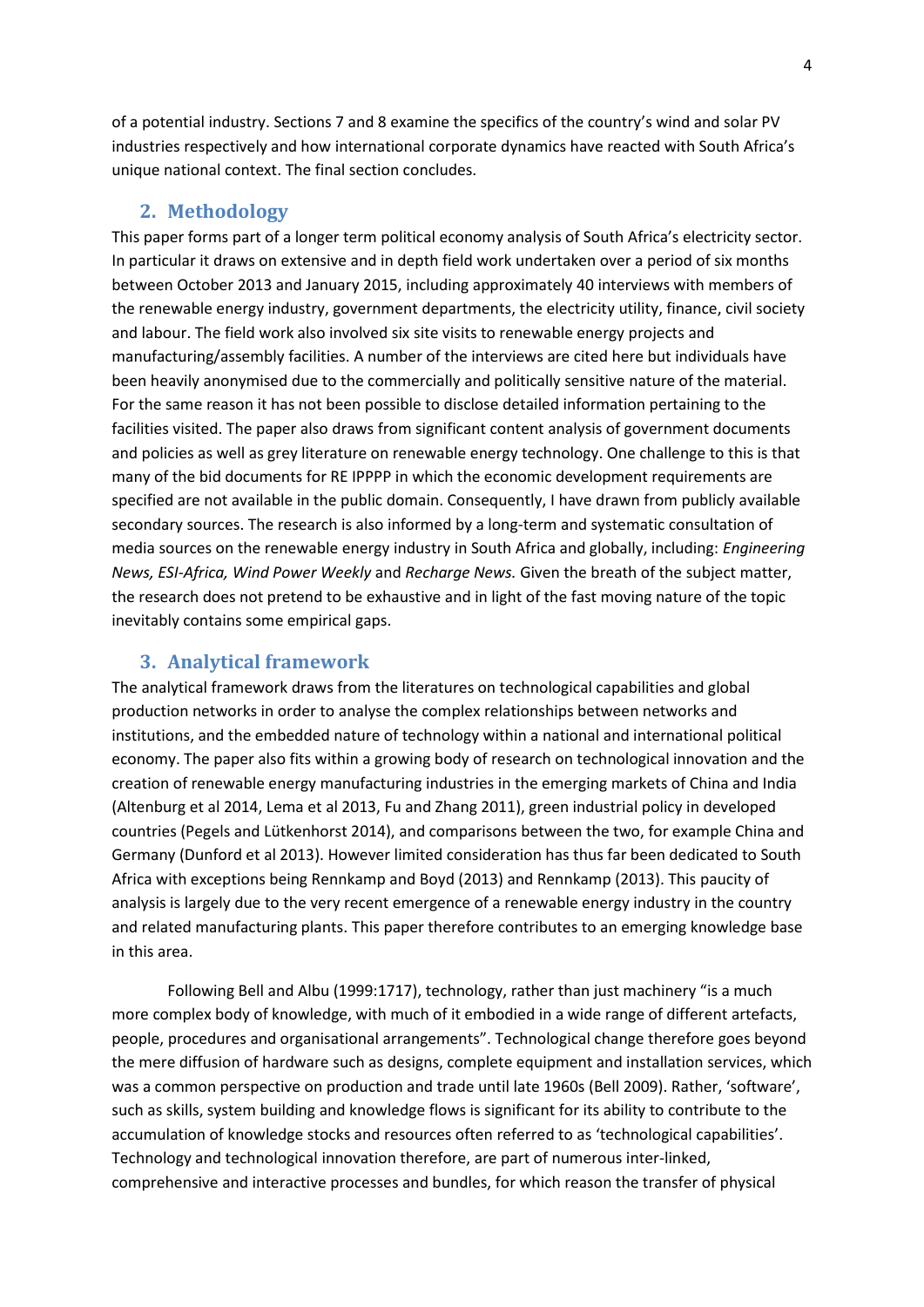assets alone will be inadequate to ensure the development and acquisition of the knowhow necessary to reproduce technology hardware (Lema et al 2015). This is particularly the case in the international solar PV and wind industries which are growing in technical complexity. The implications this has for South Africa to generate its own manufacturing base and technological capabilities are significant.

Related concepts which apply here include: the nature of technology transfer to developing countries, including definitions of research and development (R&D); knowledge spill-overs and knowledge leakage (Bell and Pavitt 1993); industry clusters and innovation systems (Bell and Albu 1999); and the Asian driver debate at the centre of which is the notion of China as the 'workshop of the world' (Lema et al 2013:40). Long-standing debates over the relationship between imported technology and indigenous technological development in low and middle income countries (Lall 1993) are similarly relevant. Such debates relate to Mokyr's (1998) discussion on the difficulties of transplanting foreign technology into a country where adapted institutions have not evolved jointly, as a result of which serious incongruities and disruptions could result. Discussions by Byrne et al (2011:29) on the increasing 'knowledge embeddedness' of technologies and the requirement for increasingly specialised knowledge for the creation of technical change are also central to the challenges South Africa faces in establishing technological capabilities in renewable energy. Finally such themes link to on-going yet unanswered questions over what the role of technology transfer should be in contributing to solutions to climate change mitigation and climate finance (Lema et al 2015, Ockwell and Mallett 2013).

The concept of embeddedness is a key conceptual category in the literature on Global Production Networks (GPNs) which is concerned with the interconnectedness and uneven development of the global economy and on power relations within global relationships (Coe and Yeung 2015, Chester and Newman 2014). The GPN methodology is engaged here in order to examine how relationships between national dynamics and international forces have influenced technological pathways and renewable energy supply chains in South Africa to date. Furthermore the GPN approach analyses interactions between local actors and production networks at various geographical sites and scales (Bair 2008, Coe 2011); focuses on institutions other than the firm such as government agencies, trade unions, civil society and multi-lateral agencies; is concerned with multi-scalar networks between the local and the global; assumes governance arrangements as complex; and examines impacts on both firms and the territories within which they are embedded (Coe 2012:390). GPNs are therefore much broader than the related perspectives of Global Value Chains (Gereffi et al 2001) and Global Commodity Chains (Bair 2005) which tend to make linear assumptions about the nature of production systems (Henderson et al 2002).

It is only recently that the GPN literature has started to engage with questions of trade and production in renewable energy. Current contributions, to which this paper adds, include Dunford et al (2013) on Chinese and German solar energy industries, Gallagher and Zang (2013) on China's PV industry, and Curran (2015) on trade policy and the solar PV industry. This paper also aims to tackle a number of gaps that have been identified within the GPN literature, namely, analysis of the role of finance (Coe 2014) and considerations of competitive dynamics (Coe and Yeung 2015). It also responds to the call from Dunford et al (2013:16) in their analytical comparison of the solar PV industries of China and Germany, for greater consideration of the political economy of trade and development and geographical interdependence.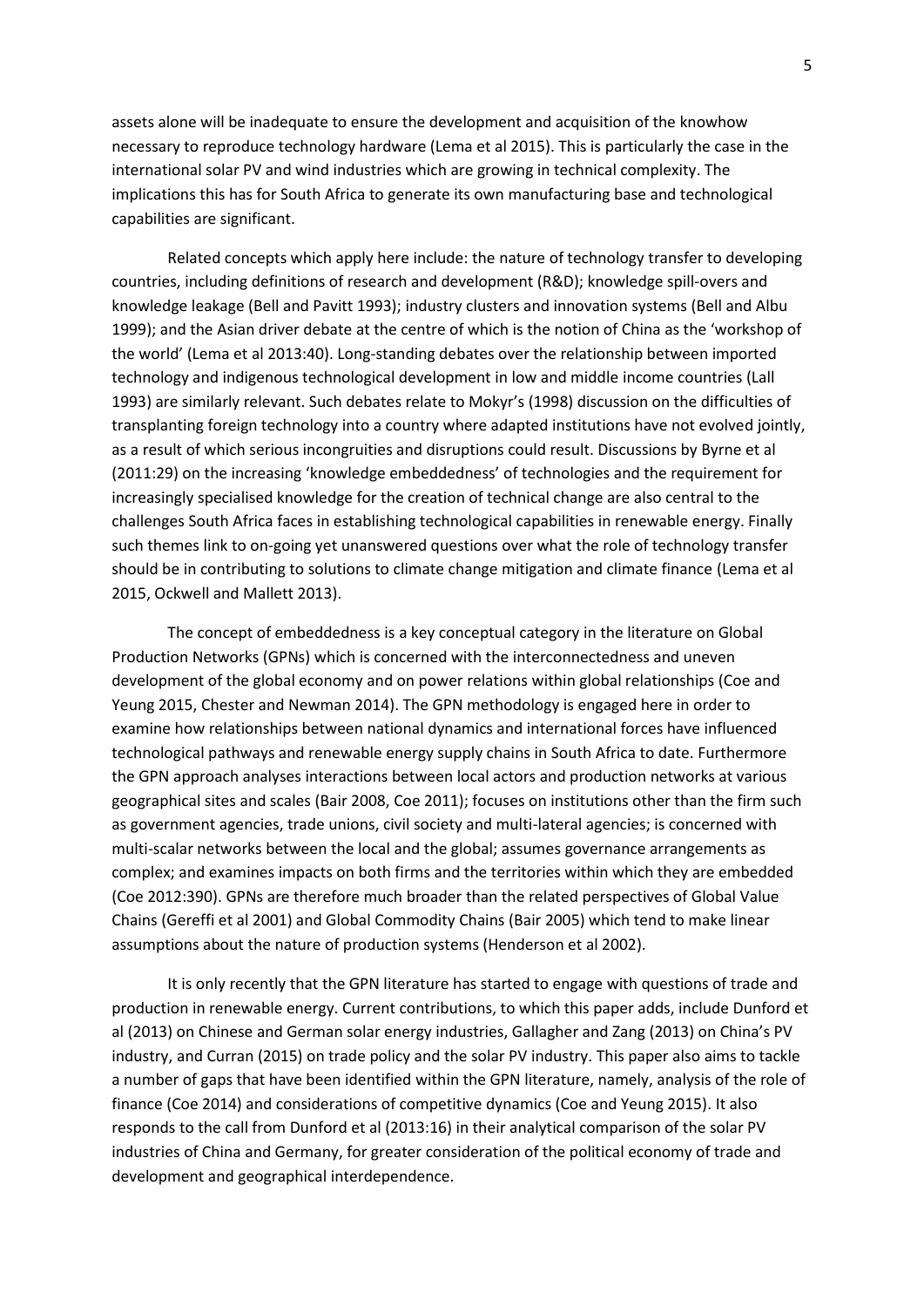The following section now undertakes an analysis of the national and international dynamics in which an emerging renewable energy technology industry in South Africa is embedded.

#### **4. National context and international dynamics**

#### **i) Renewable energy in a national context**

South Africa's political economy is characterised by its minerals-energy complex (Fine and Rustomjee 1996), a system of accumulation whose historical core has been shaped by cheap coal combined with cheap labour for the generation of cheap electricity for export-oriented mining and minerals beneficiation. The monopoly electricity utility Eskom, now cash strapped and crisis ridden, sits at the heart of such a system. The country depends on coal for 90 per cent of its electricity supply and is the world's 14<sup>th</sup> biggest emitter of greenhouse gases. However the past decade has seen notable shifts in policy, discourse and practise. Despite South Africa's historical and continued dependence on abundant low-cost coal, the country has become a leading destination for renewable energy investment. Since mid-2015 solar PV has become competitive with new build coal-fired power plants (ESI-Africa 2014) in keeping with growing global trends which see renewable energy reaching grid parity with conventional sources of energy generation (UNEP/BNEF 2015).

Various stalled attempts in recent decades to introduce both independently procured power and renewable energy into the country's monopoly controlled, coal fired grid (Eberhard 2005) eventually culminated in a number of recent significant national developments for the introduction of renewable energy (Baker et al 2014). Notably in May 2011 the Department of Energy (DoE) launched the country's first integrated resource plan for electricity (IRP). While this allows for an increase in coal-fired generation it also allows for 17.8 gigawatts (GW) of capacity to come from renewable energy which will produce approximately nine per cent of electricity supply by 2030. The IRP was swiftly followed by the launch of South Africa's renewable energy independent power producers' procurement programme (RE IPPPP) in August 2011, a competitive bidding process for utility-scale renewable electricity which has now undergone four bidding rounds (Eberhard et al 2014). Under RE IPPPP renewable energy generation will be built, owned and operated by independent power producers (IPPs) which are project financed (Baker 2015). IPPs sell their power to Eskom under a twenty year government backed power purchase agreement.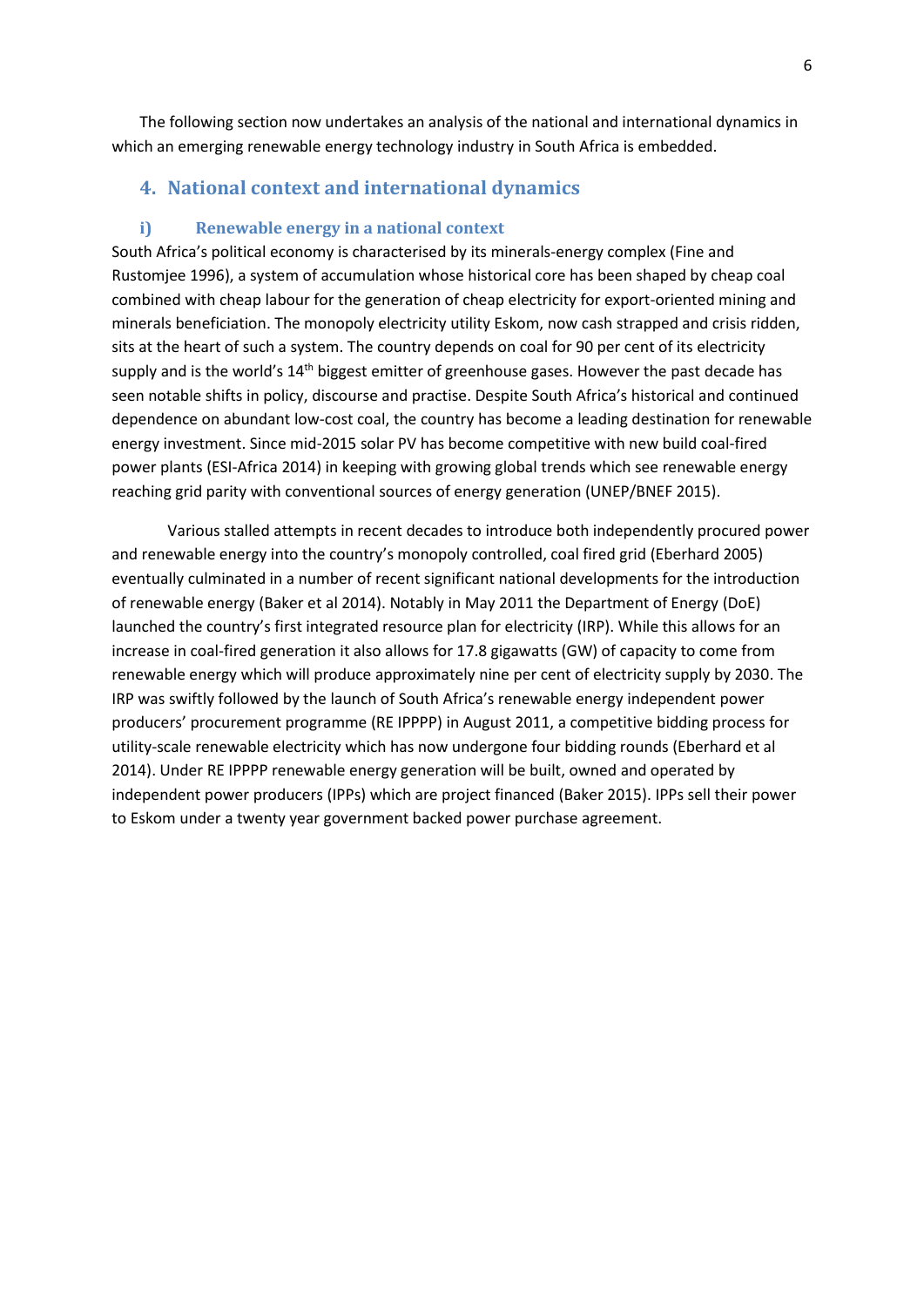

#### **Figure 1: Allocation by technology, Rounds 1 to 4 of RE IPPPP**

At the time of writing, 92 projects amounting to 6.3 GW had been approved under the first four bidding rounds of RE IPPPP, of which 3346 megawatts (MW) for wind, 2297 MW for solar PV and 600 MW for CSP (see Figure 1). Thirty seven projects had been connected to the grid by June 2015 for which a combined investment value of R192 billion (approximately \$14 billion) has been committed. In August 2015 the Department of Energy (DoE) announced that a further 6.3 GW of capacity will be procured in upcoming rounds.

South Africa's procurement programme is unique in that the projects in question must include local communities as equity shareholders, as well as contribute to economic development criteria. Projects that bid under RE IPPPP are scored 70 per cent on price below a certain tariff cap which decreases with each round and 30 per cent on economic development criteria. These are outlined in an economic development scorecard which aligns with the country's Broad Based Black Economic Empowerment (BBBEE) legislation and contains seven requirements that project developers must comply with, as indicated in Table 1. These criteria, of which local content forms 25 per cent, are significant for a country with high levels of unskilled labour, unemployment and national priorities for the generation of labour absorbing industries. While the economic development criteria are potentially very progressive, a number of concerns have been raised over their long-term effectiveness (Baker and Wlokas 2015), including as a key focus of this paper, the extent to which they may help to generate a local manufacturing industry for renewable energy.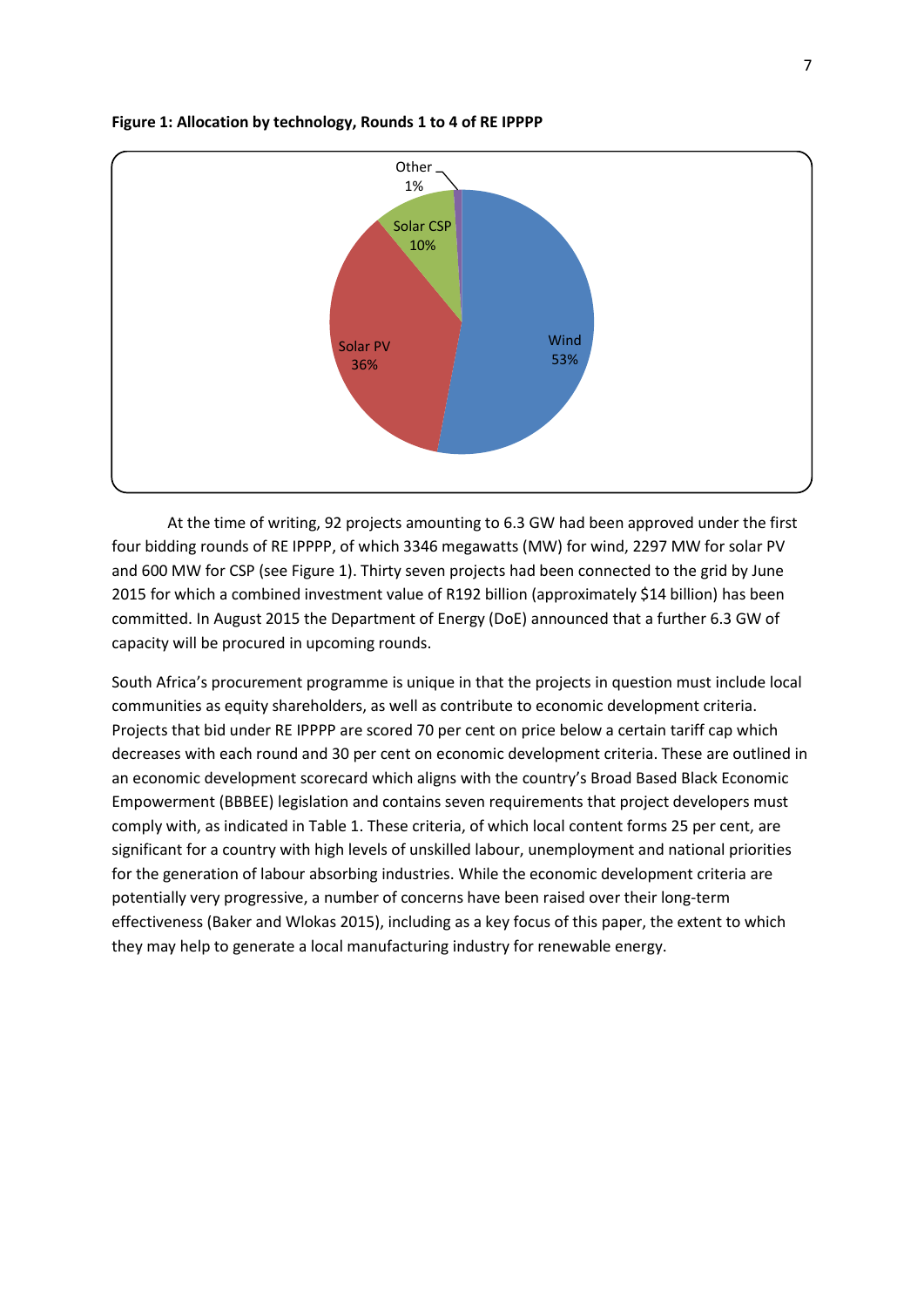| <b>Table 1: Economic Development Criteria</b>       |           |  |  |  |
|-----------------------------------------------------|-----------|--|--|--|
| <b>Economic Development Elements</b>                | Weighting |  |  |  |
| <b>Job Creation</b>                                 | 25%       |  |  |  |
| Local Content                                       | 25%       |  |  |  |
| Ownership                                           | 15%       |  |  |  |
| Management Control (by<br>black<br>owned companies) | 5%        |  |  |  |
| <b>Preferential Procurement</b>                     | 10%       |  |  |  |
| <b>Enterprise Development</b>                       | 5%        |  |  |  |
| Socio-Economic Development                          | 15%       |  |  |  |
| Total                                               | 100%      |  |  |  |

Under RE IPPPP, local content is defined as "the total costs attributed to the project at the commercial operation date, excluding finance charges, land and mobilisation fees of the operations contractor" (DoE 2011:8). As local content is defined as a percentage of project expenditure spent in South Africa its accurate measurement has been problematic. One reason for this is because it is based on Rand value, which as a floating exchange rate is subject to significant fluctuations over time and in turn affects the cost of imported products (Ahlfeldt 2013:xxi). Notably there has been a significant devaluation of the Rand since 2012.

Thresholds and targets for local content have increased between each bidding round (see Table 2). While under rounds one and two it was possible to meet the local content requirements through 'balance of plant', by the third bidding round the threshold for local content, particularly for wind, was sharply increased. This means in principle that project developers have to source more of their project content locally and for some components to have been manufactured or assembled in country. The extent to which this has been achieved in is a key focus of discussion in Sections 6, 7 and 8.

| Table 2: Local content targets as percentage of overall project spend |           |        |           |        |           |        |
|-----------------------------------------------------------------------|-----------|--------|-----------|--------|-----------|--------|
|                                                                       | Round 1   |        | Round 2   |        | Round 3   |        |
| Technology                                                            | Threshold | Target | Threshold | Target | Threshold | Target |
| Wind                                                                  | 25%       | 45%    | 25%       | 60%    | 40%       | 65%    |
| Solar PV                                                              | 35%       | 50%    | 35%       | 60%    | 45%       | 65%    |
| Solar CSP (without                                                    | 35%       | 50%    | 35%       | 60%    | 45%       | 65%    |
| storage)                                                              |           |        |           |        |           |        |
| Solar CSP (with                                                       | 25%       | 45%    | 25%       | 60%    | 40%       | 65%    |
| storage)                                                              |           |        |           |        |           |        |

#### **Source: Adapted from DTI (2013b)**

#### **ii) International dynamics**

In parallel to the national policies that facilitated the emergence of a utility-scale renewable energy sector, a number of exogenous factors, particularly as regards the shifting geographies of renewable energy production, have played a role. These factors include impacts of the 2008 global financial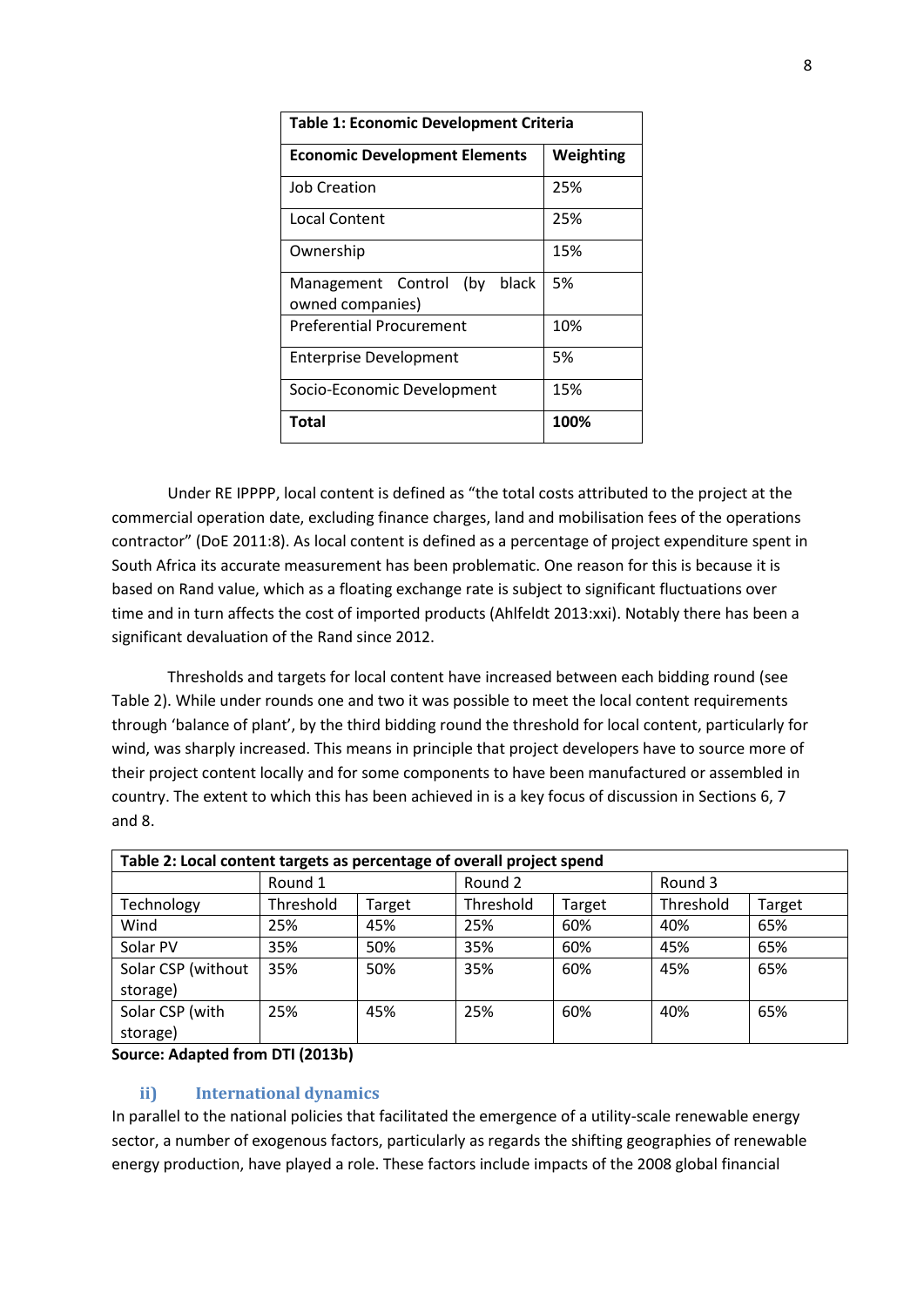crisis on renewable energy markets in Europe and US which saw the reduction or removal of subsidies by governments and led to policy uncertainty and a slump in project development. Subsequently, renewable energy development and related investment started to shift to developing countries, including South Africa. The accompanying global overcapacity in technology hardware has led to fierce competition between foreign developers and technology suppliers and is reflected in the dramatic tariff drops between rounds one and four of RE IPPPP, particularly in the case of solar PV technology.

International norms of project finance applied by debt financiers and equity investors have a significant determination over the technology that gets selected for projects approved under South Africa's RE IPPPP (Baker 2015). These norms favour contractors and technology suppliers with extensive experience. That the technology in question be 'proven' is a fundamental consideration for the lender with regards to a project's commercial viability (Yescombe 2013). This relates to Lall's (2001:287) assertion that the provision of capital by large international firms in the equity shareholding of projects often comes packaged with "technical know-how, equipment, management, marketing and other skills". Under project finance norms, national requirements for local content are considered a 'risk' by a number of private sector financiers. For this reason and as discussed in more detail below, contracts for engineering procurement and construction (EPC), operation and maintenance (O&M) and technology supply for RE IPPPP projects have to date been dominated by international companies with expertise in project development for utility-scale projects (Ahfeldt 2013).

#### **5. Green Economy**

National commitments to the green economy are included in a number national plans and documents on growth and industrial policy. Firstly, the Green Economy Accord, published by the Department for Economic Development and one of the six priorities of the New Growth Path was signed in November 2011 by representatives of government, business, organised labour and a small number of 'community constituents'. The Accord has a target of 300 000 new jobs through green investments by 2020 of which 50 000 in the renewable energy sector (EDD 2011:19), though it is unknown how these figures were calculated (Musango et al 2014:11). Secondly the 2013-2016 Industrial Policy Action Plan proposes to revise RE IPPPP's local content requirements in order to achieve an "increased local content threshold for renewable energy projects in line with the development of a competitive local renewable energy manufacturing industry" (DTI 2013a:122). Thirdly, the National Development Plan highlights the need to develop the renewable energy sector (National Planning Commission 2013). A number of educational initiatives have also been set up for the creation of 'green technical skills', including at various technical colleges across the country as well as the establishment of the South African Renewable Energy Technology Centre (SARETEC) in the Western Cape.

Studies for the potential of the localisation of wind (DTI 2015), solar PV (Ahfeldt 2013) and CSP industries (SASTELA 2013) have been carried out by various different departments and/or donors and the private sector. Incentives have also been set up or amended to attract renewable energy investment and manufacturing to South Africa (DTI 2013c). Notably the Special Economic Zone (SEZ) act was approved in May 2014 in order to strengthen the current industrial development zone (IDZ) act. SEZs are geographically designated areas for specifically targeted economic activities identified under the IPAP (DTI 2014b). Under the act, manufacturing facilities in an SEZ qualify for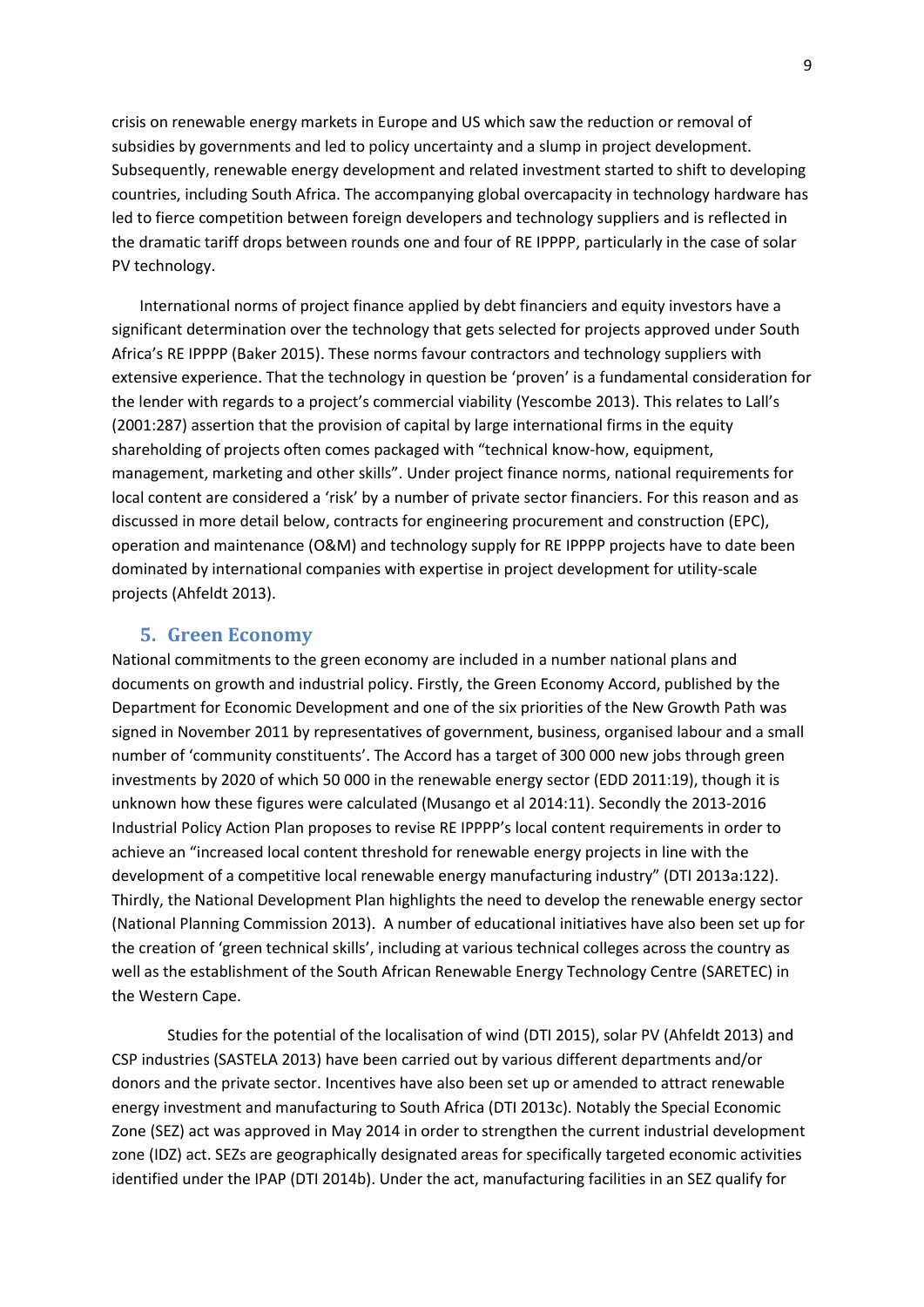financial and other incentives including a reduced corporation tax rate. Of the ten aspiring SEZs in South Africa, the current Atlantis IDZ in the Western Cape has been designated for green technology and currently houses GRI industries' wind tower facility; the Coega IDZ houses DCD wind towers (see Section 7); and the East London IDZ is home to the solar PV manufacturing facility ILB Helios (see Section 8). According to Green Cape, a development agency of the Western Cape government which has been heavily involved in the Atlantis IDZ, the aim of an SEZ is to keep as much of the value chain process in one place by for instance supporting a larger manufacturer that would then allow small, medium and micro enterprises and smaller suppliers to input into the value chain e.g through logistics, transport, nuts and bolts, wiring and supply of personal protective equipment. Ideally this will create economies of scale in various different industries in order to be able to compete with the scale of manufacturing from Asia, particularly China. As wind manufacturer (1) explained [in interview October 2014]: "lots of things are being imported that could be made here by SMEs…We can supply smaller goods that don't need to be tested and can be made in South Africa."

It is difficult to predict the effectiveness of these national commitments to the green economy and localisation in enabling South Africa to set up a local manufacturing industry, develop innovative capabilities and compete with international imports in renewable energy. An evident challenge for the country as a late adopter is to break into increasingly consolidated markets where there is currently a global surplus of technology equipment and a continuing drop in technology costs. Significantly the country does not have a well-established industry for the manufacture of renewable energy equipment (Ahlfeldt 2013:xiv), or indeed manufacturing more generally (Bhorat et al 2014). This is exacerbated by the fact that wind and solar PV industries involve trajectories of increasingly complex technology and are more knowledge than labour intensive (Olsen 2012:138), with greater requirements for semi to highly qualified skills and often internationally mobile labour. Meanwhile, a lack of skills and expertise was identified by a number of interviewees both at blue collar/artisan level (e.g welders and cutters in the case of wind) and white collar. In this sense South Africa is a long way from what Bell and Albu (1999:1730) refer to as the 'international technological frontier', which evokes Eberhard's (2013:6) question over which parts of the value chain it makes sense to localise in the interests of competitiveness and the maximisation of local employment.

As Lall (1993:102) explains, "the need for formal technology imports rises with the sophistication of the technology: some technologies can be mastered relatively easily by only importing equipment; others needs licensing; and others need (or may only be available under) equity participation by the technology suppliers… whatever the choice however the developing country has to invest in skills, R&D, infrastructure and support systems". Such a statement relates to the consideration by an industrial development zone employee [in interview November 2014] of the spatial mobility and volatility of manufacturing: "manufacturing is quick. It comes in and out, like hot money. Europe holds a lot of the intellectual property… South Africa may rather need to look into applying attention to R&D programmes instead of local content requirements."

Further challenges include policy uncertainty, particularly the uncertain status of the lates draft of the country's Integrated Resource Plan for electricity (IRP) (Baker et al 2015) and grid connection problems. Such challenges argue manufacturers, pose a threat to the viability of their projects (Creamer 2014) and has discouraged other foreign technology companies from setting up in South Africa. Connectivity issues caused by a lack of technical and financial capacity within the utility Eskom to connect intermittent and/or variable sources of generation to its transmission grid was a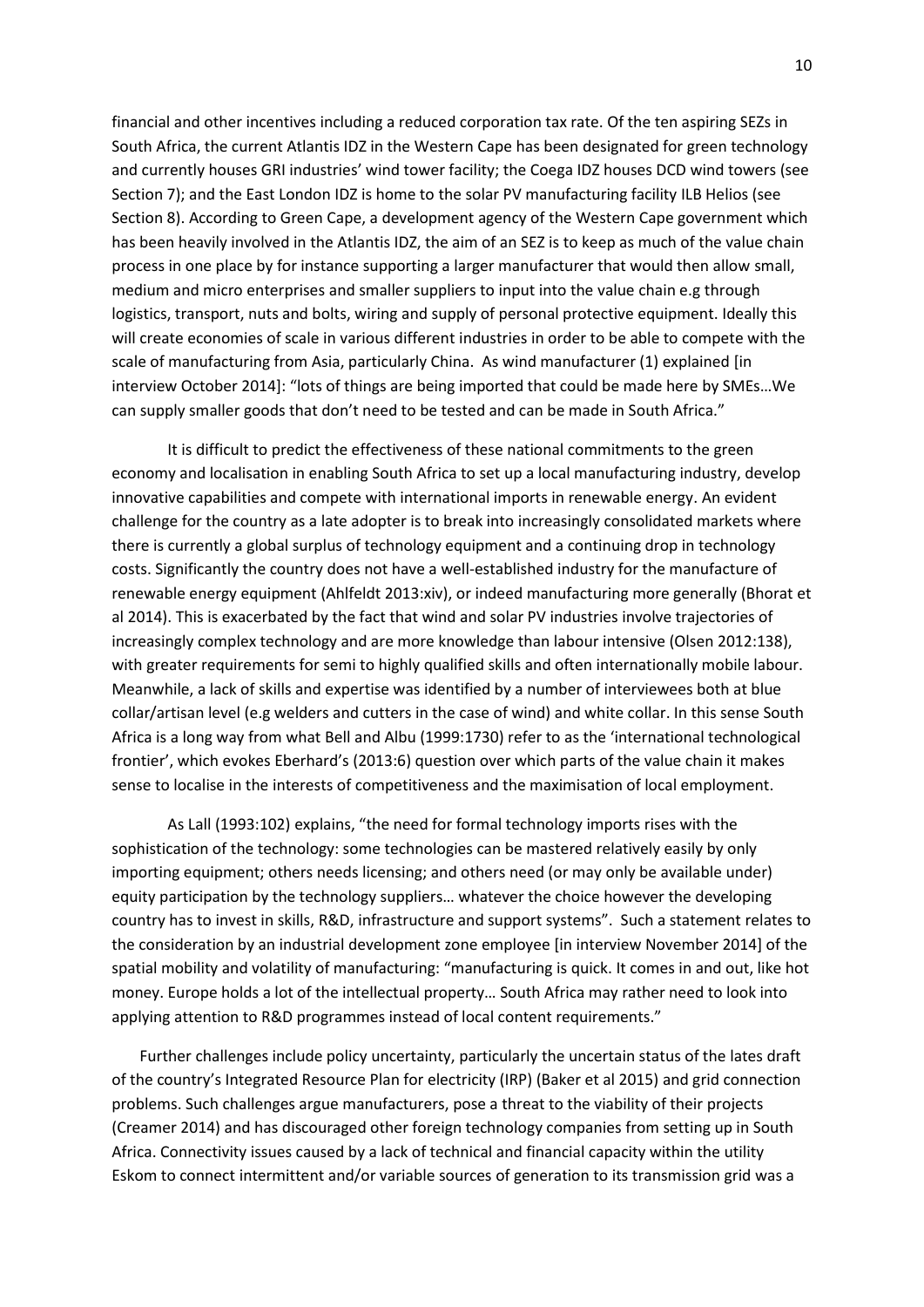key cause of delays to the announcement of winning projects under round four and to the realisation of the financial close of round three of RE IPPPP. It is anticipate that future rounds will also be affected. These delays have had financial implications for project developers who pass the cost of uncertainty on to the technology manufacturers and in turn to those that supply intermediate inputs and raw materials to the manufacturers. In essence the entire supply chain has been affected. The frustration felt by the industry is captured in a media interview (*ESI-Africa* 2015) with Arturo Herrero, head of strategy at Jinko Solar, who recommends that prospective investors refrain from "investing in South African production until Government provides clarity and Eskom solve their issues".

#### **6. National tensions and local content loop holes**

The implementation of local content requirements under RE IPPPP has illustrated key tensions between the realisation of national priorities for employment generation, skills development and increased local manufacturing and on the one hand, and the demands by financial institutions for 'proven technologies' and project 'bankability' on the other. Because of lenders' aversion to risk and their requirements for suppliers with international reputations, local content thresholds increase the risk profile of a project (Baker 2015). Consequently, smaller national players have been precluded from participating in RE IPPPP as technology and energy service providers (Rennkamp & Westin 2013:18). A further constraint to the participation of local companies is the requirement that technologies be certified by the International Electrotechnical Commission. Therefore many small medium and micro enterprises (SMME) have been excluded from the national renewable energy value chain due to the standards of international certification and requirements of project finance. However, the dependence on international suppliers inevitably implies that a major share of capital expenditure and investments are leaving the country by way of purchasing technology hardware from large foreign firms (Moldvay et al 2013:4-9).

There was a general sense that in rounds one and two EPCs could have used more local products and services than they did, but as foreign companies, lacked the relevant knowledge to procure nationally available supplies and so ended up importing them unnecessarily. Similarly, large international technology supply companies are often bound by their own internal guarantees and are therefore obliged to deploy their own personnel and materials from abroad rather than sourcing locally. While there are national attempts to overcome such restrictions, for instance the South African Renewable Energy Technology Centre plans to train service technicians on how to fix cracks in blades [in interview, December 2014] it is not clear whether this will satisfy the demands of international company warranties. Safety issues were also identified as a constraint. For example, according renewable industry member (4) [in interview November 2014] "for a 75 MW solar farm, local electrical contractors do not have the resources to carry the risk of something going wrong in terms of failure to deliver on time and at the right quantity, therefore the REIPPPP has largely excluded SMME participation". However according to some interviewees, large international electrical contractors such as ABB and Schneider are increasingly starting to subcontract to local companies.

Further tensions were attributed to ideological differences between government departments, most evidently between the DoE backed by National Treasury and the Department of Trade and Industry (DTI). These tensions have been reflected in and exacerbated by the lack of clarity and inconsistency over local content regulations. In brief, National Treasury places more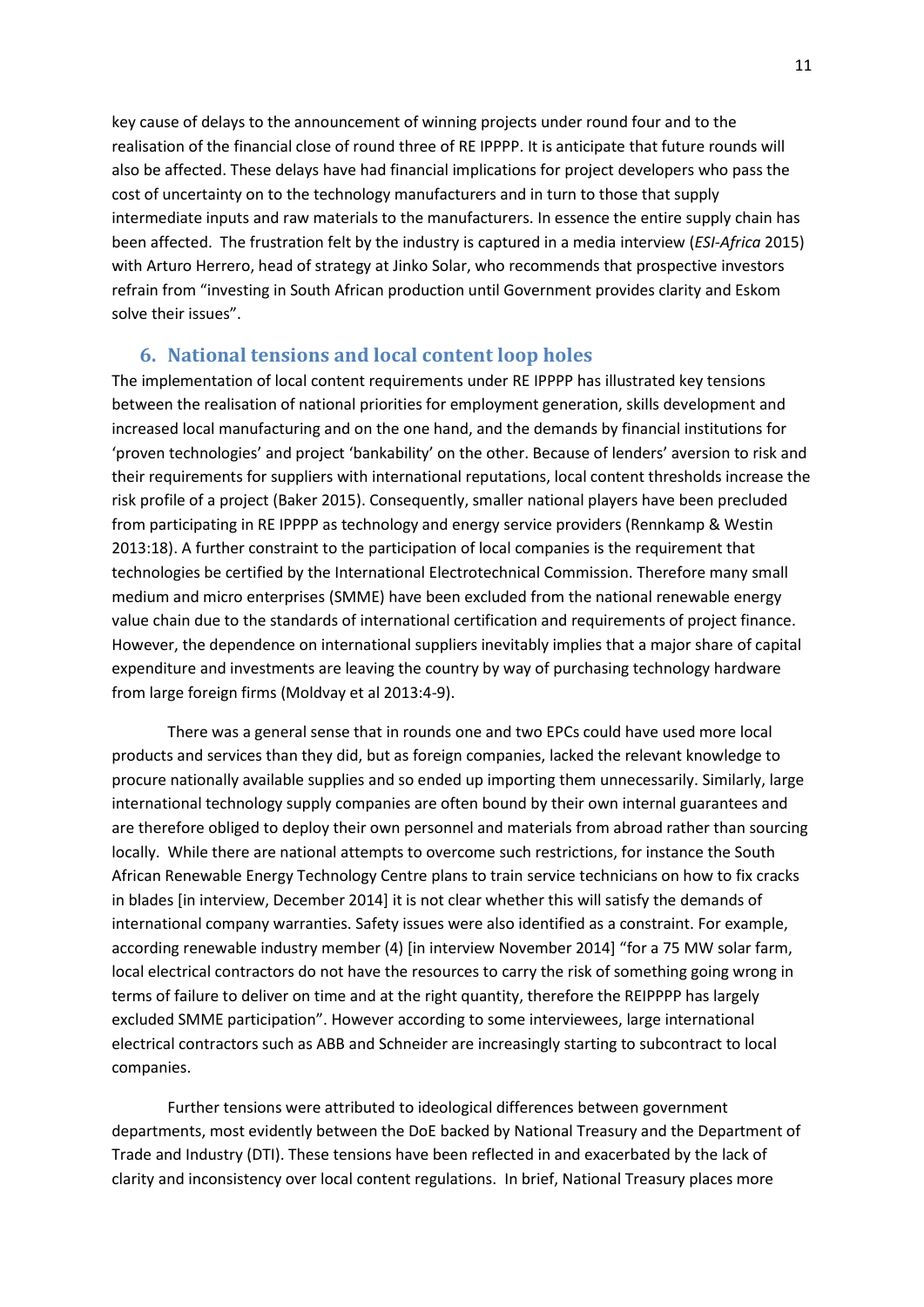emphasis on least cost and assumes that locally manufactured goods are more expensive than imported goods. Therefore if local content requirements are too high then the price of the project will not be competitive. The DTI meanwhile prioritises the incentivisation of local manufacturing and associated job creation, and argues that in addition to cost, various factors such as the type of technology, the technological component in question and the scale at which it is manufactured or imported must be taken into account. While the DTI is responsible for drafting the local content requirements, the RE IPPPP process is ultimately governed by the Treasury supported IPP-unit (Eberhard et al 2014). Treasury therefore appears to hold the greater sway over how the economic criteria are defined.

The lack of clarity over local content rules and definitions has meant that they have been interpreted quite differently by various different project developers and EPC companies (Ahlfeldt 2013:8). This lack of clarity has also enabled project developers, particularly of solar PV, to exploit and manipulate loop holes (Forder 2014), discussed in greater detail in Section 8. A number of industry members concurred that it has been possible for project developers to game the system by being 'creative'. One project developer [interviewed in November 2013] stated that "The RE IPPPP process has got built in contradictions that make meeting local content requirements difficult, and the policing of local content where it could be possible is inadequate". Consequently requirements can and have been met by back door methods and box ticking exercises. These loopholes may also in part be due to a lack of understanding by policy makers of the nature of renewable energy technology supply chains and production processes, which will have inevitably posed a challenge to defining local content requirements that work effectively. As PV manufacturer (1) explained [in interview October 2013] "we need much clearer definition of what local content should mean and what a locally produced module should mean… putting screws into something shouldn't count as locally manufactured".

In order to prevent further manipulation of local content requirements by developers and under pressure from manufacturers, it is understood that the DTI attempted to refine the rules so that installation or balance of plant must constitute a certain percentage of local content and the technology also. Wind industry (3) explained [in interview, October 2014]: "to split the target as a percentage of balance of plant and wind turbine is a clear and obvious step to understand what we are getting out of local content". However when the bid documents were released for round four in mid-2014, this did not materialise: "Everyone expected that for round four Treasury would issue a clarification note by component that said for instance wind towers 30 per cent, blades 10 per cent...but the bid documents are released and then there is no clarification note" [renewable industry member (3), in interview, December 2014].

A further issue is how South Africa's local content requirements align or conflict with international trade rules and agreements. This is a battle likely to be fought in light of an emerging trend of tit for tat trade and import disputes between various countries, including US, EU, India, China, Japan and Canada (Lewis 2014a,b, Curran 2015). As Lewis (2014a:11) explains: "there is a fundamental conflict between the political economy of domestic renewable energy support and the basic principles of global trade regimes". However while international trade explicitly prohibits differential support to domestic over foreign technology thus far, there has been limited legal precedent to challenge this (Ibid p13). Questions of trade are now discussed in the following sections in relation to wind and solar PV.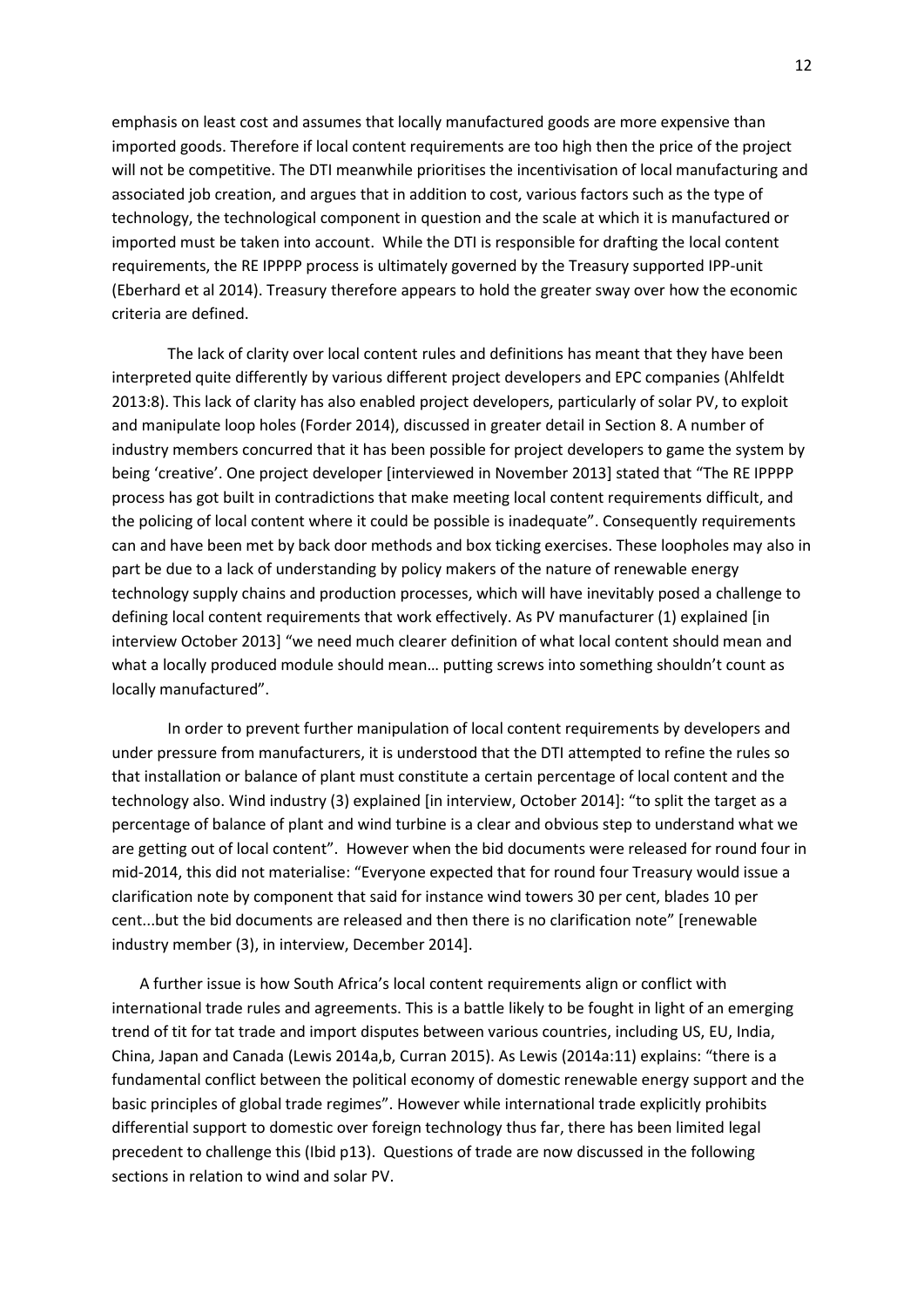#### **7. Wind**

The increasingly protectionist nature of the global wind industry (Lewis 2014b:515) with fewer and larger players that are constantly undergoing mergers and acquisitions<sup>6</sup> may restrict the ability of South Africa to engage in technological innovation, particularly at commercial scale. While there have been small-scale successes and failures in setting up a national manufacturing industry for wind, discussed below, engineering procurement and construction (EPC) companies involved in wind energy projects under RE IPPPP are dominated by global leaders (see Figure 2). Reflecting the relatively vertically integrated nature of the global wind technology industry and its supply chain, the EPC contractor is often the same company as the original equipment manufacturer (OEM), who supplies technology to the projects and in many cases is then granted the contract for operation and maintenance. Such companies hold the warrantees and international experience that are deemed to reduce risk under the norms of project finance (Baker 2015). While European companies still dominate in the EPC and technology supply, a significant minority of emerging market companies play a role, including India's Suzlon and China's Sinovel<sup>7</sup> in round one of RE IPPPP and China's Guodian United Power in round three (see Figure 2). In round four China's Goldwind is undertaking the EPC for two projects being developed by South African company Biotherm Energy Ltd, reflecting the growing international presence of Chinese companies outside of their domestic market as the world's largest installers of wind capacity, now holding 21 per cent of market share (Lewis 2014a:23) having overtaken the first movers of Germany and the US in 2010 (Lema et al 2013:46).



**.** 



<sup>6</sup> Recent examples include the sale of Acciona to Nordex (Lee 2015) and the purchase of UK company, Blade Dynamics by GE (Weston 2015).

<sup>&</sup>lt;sup>7</sup> Suzlon was to have held a market larger share but lost an EPC contract to Nordex at the last minute due to concerns of financial solvency

<sup>&</sup>lt;sup>8</sup> Figures 2 and 3 reflect the author's own compilation from publicly available sources at the time of writing. The figures do not reflect all shareholders involved in the JVs or consortiums carrying out the EPC.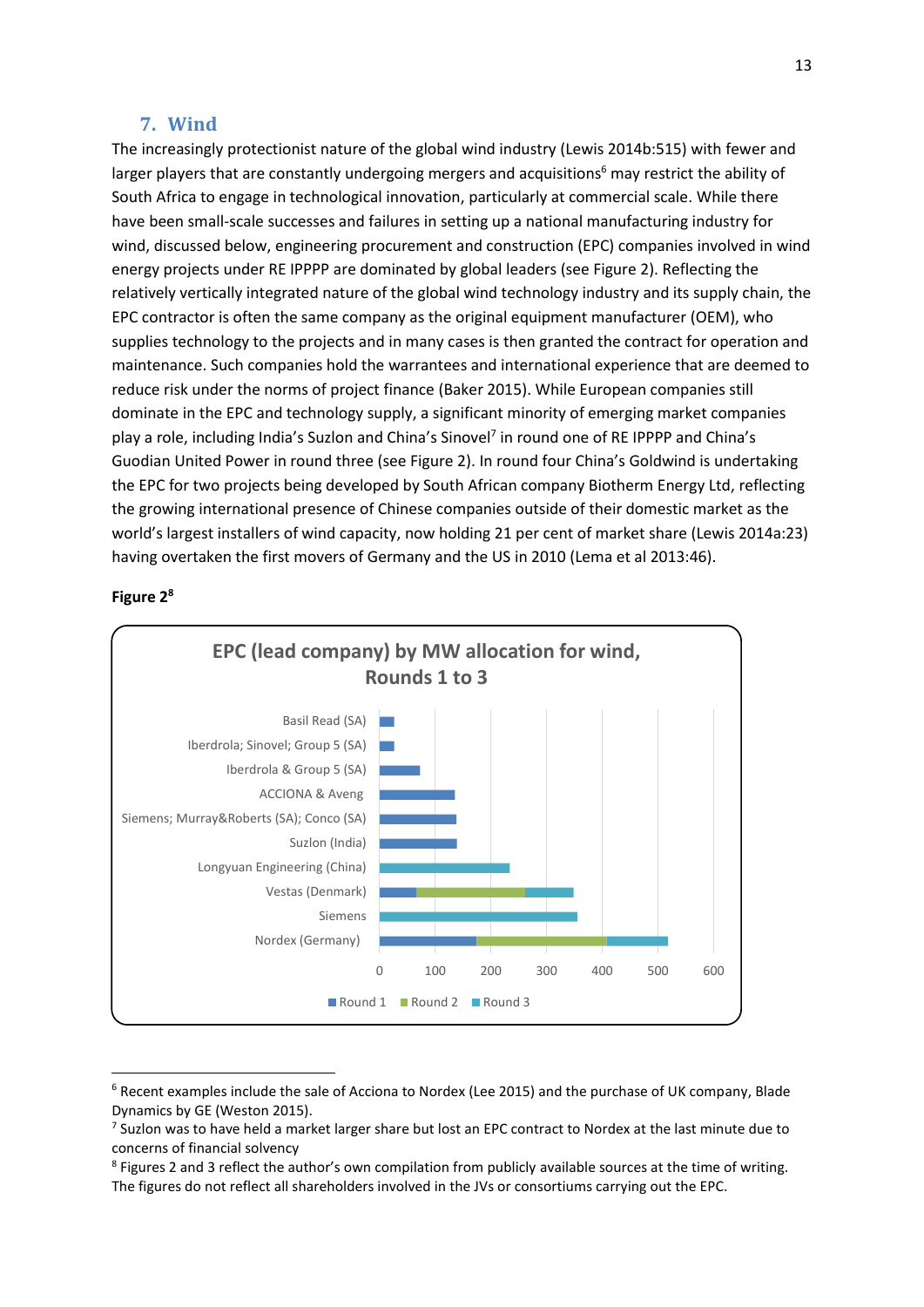Localisation of wind can take a variety of forms (Lewis and Wiser 2007:1845) including: the assembly of imported parts; manufacture of some components or entire turbines; local technology development through innovation and R&D carried out by a domestic firm often in combination with domestic research organisations; and technology transfer from an overseas firm via a licensing agreement which may or may not include the transfer of technological 'know how'. However, there will be stiff competition from leading manufacturers with strong international reputations, decades of experience, financial backing from mega-corporations such as GE and Siemens and an ability to ffer multi-year service warranties that reduce investment risk and attract favourable terms (Lewis and Wiser 2007:1844). The potential for South Africa to develop a local industry may also be restricted by limited incentives for leading wind turbine manufacturers to license information to a company that could in turn become a competitor and, if in a developing country, more likely to benefit from cheaper labour (Ibid p1847).

While the construction and maintenance of most components of a wind turbine such as blades, gearboxes and power converters (Lema et al 2013:44) require semi to highly specialised expertise, the skill level required for tower manufacture is more at the level of artisan as it does not involve highly sophisticated technology. Furthermore due to its size and weight the tower is the most expensive and logistically challenging to import and transport. As previously discussed, in the first round of RE IPPPP the local content requirement was 25 per cent (see Table 2) which meant that meeting the balance of plant locally was sufficient reach the target and all wind towers were imported. Under rounds two and three having a locally manufactured wind tower was sufficient to meet local content requirements as the tower takes up approximately 12-14 per cent of the project cost [turbine manufacturer in interview October 2014]. By round four and beyond all towers will need to be manufactured in country.

Consequently, two wind tower manufacturing plants were recently set up in South Africa, one run by GRI industries<sup>9</sup>, a subsidiary of Spanish Cooperación Gestamp, in the Atlantis SEZ and the other by DCD wind towers<sup>10</sup> in the Coega Industrial Development Zone near Port Elizabeth. Spanish company Acciona has also established concrete tower making facilities on its project site for the Gouda wind farm in the Western Cape. Both GRI and DCD manufacture towers for OEMs e.g Nordex, Vestas from where the equipment is sourced. The OEMs in turn sell the hardware to the project developer. Manufacturing is done under a non-disclosure agreement with the OEM whereby the company undertakes only to manufacture and has no involvement in design, which may therefore restrict opportunities for innovation spill overs. Of note is that because different OEMs have different designs, skills acquired from working on one tower will not necessarily be transferrable.

1

<sup>&</sup>lt;sup>9</sup> Construction of the factory started in March 2014. The plant is owned 100 per cent by GRI and unlike DCD wind towers is not supported by South Africa's Industrial Development Corporation (IDC). The GRI factory is situated in the recently established Atlantis SEZ for which it is considered the anchor project. It received significant assistance from the City of Cape Town via Green Cape which sped up the process of securing relevant permits and other requirements e.g receiving an environmental impact assessment and zoning the land. The factory's location, 40 km from Cape Town's port and 80km from Saldanha port, will facilitate the import of raw material and is potentially strategic should the company then seek to move into supplying export markets at a later stage.

<sup>&</sup>lt;sup>10</sup> The DCD wind tower factory has been operation since February 2014 with the first tower built in September 2014. Factory ownership is split between the DCD Group, the Industrial Development Corporation (IDC) and the Coega Development Corporation (CDC). DCD restarted the work initiated by Isivunguvungu Wind Energy Converter (Pty.) which closed down in 2012 (see below). DCD is undertaking two contracts, one for Vestas and the other for Nordex.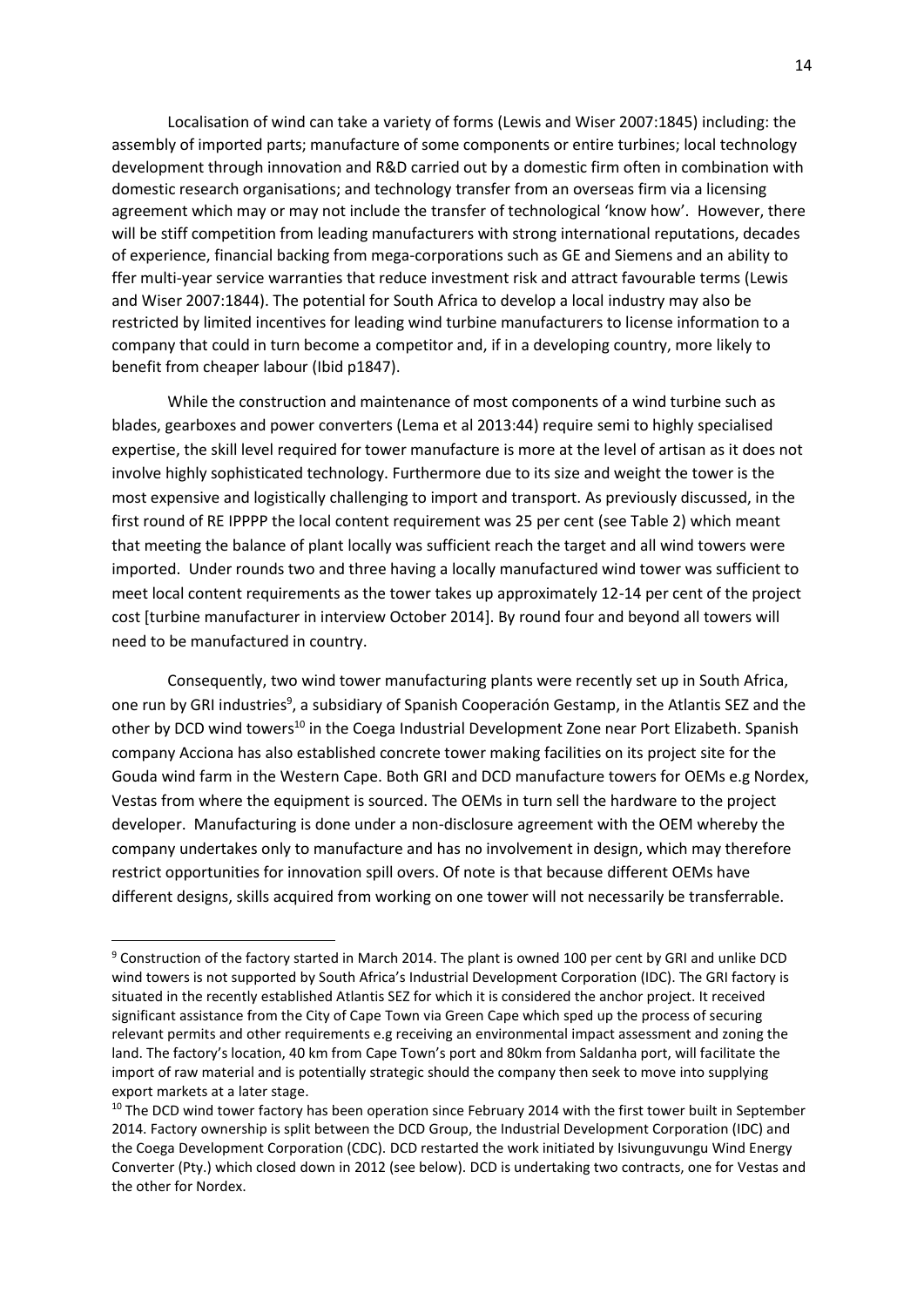The OEMs have an approved list of which suppliers the factory can buy from which need to conform to the OEM's quality standards and specifications.

All other wind technology components for supply for projects under RE IPPPP are currently imported. With the exception of Adventure Power, discussed below, which makes small-scale blades, there are no utility-scale blade manufacturing facilities in South Africa and this is not currently anticipated. Given that all global OEMs have their own blade designs of their own and have several different designs each, significant market certainty would be needed for any blade manufacturer to set up in South Africa. According to a member of the South African Wind Energy Association, South Africa's market "can probably only support one turbine manufacturer" [in interview, October 2014]. OEMs such as Vestas and Nordex usually outsource blade manufacturing to specialised companies such as LM Blades, a large international manufacturer of blades for various different companies headquartered in Denmark. LM Blades was considering setting up a blade mould factory in South Africa and according to renewable industry member (2) [in interview, December 2014] "was but a signature away". However the company's plans were shelved following the uncertainty created by the reduction of the wind allocation in the revised IRP, discussed in Section 5. As government (1) stated [in interview, January 2015] "companies that will have put in an investment based on the projections of the IRP 2010 are now holding back until we get an approval of the revised IRP."

#### **i) I-WEC: early failures**

**.** 

An early attempt to set up a national wind manufacturing company in anticipation of RE IPPPP failed because it was unable to meet bankability criteria and two years' of experience required under RE IPPPP's project finance. Cape Town-based Isivunguvungu Wind Energy Converter (Pty.) Ltd (I-WEC) was set up in 2009 in the Western Cape. The company imported a blade mould made by in China by Swiss company Gurit under licence from the German developer Aerodyn (Maritz 2011). The company set out to manufacture "state-of-the-art 2.5MW wind energy turbines and rotor blades in South Africa for the growing local markets" (Rennkamp and Westin 2013:18) with an estimated 65 per cent local content. However I-WEC folded in 2012, because as wind industry (2) explained: "Ultimately you have to be able to produce a blade that works with a turbine and that is certified with that turbine because otherwise the whole 'wrapped guarantee' thing falls through and that is what IWEC wasn't able to do. They couldn't provide a parent company guarantee that would satisfy the banks."

#### **ii) Adventure Power: small-scale success**

Beyond the utility-scale market set up under RE IPPPP there is one South African wind turbine manufacturer, based in East London in the Eastern Cape. A 'proudly South African'<sup>11</sup> company, Adventure Power manufacturers 300 KW wind turbines which are much smaller than the utility-scale turbines deployed in RE IPPPP projects. The turbines are 'fourth generation PMG' meaning that they use magnets and direct drive and there is no gear box. The company has been engaging with Chinese expertise and uses some Chinese manufacturing equipment in their manufacturing process, such as magnet energisers. The company also has a purchasing office in China. With the exception of imported magnets, the turbines are manufactured locally and were certified by DNV/GL in

<sup>&</sup>lt;sup>11</sup> This term is inspired by a 'buy local' campaign launched in 2001 by government, organised business, organised labour and community organisations to boost job creation and pride in South African companies and national products and services. See: http://www.proudlysa.co.za/Index.aspx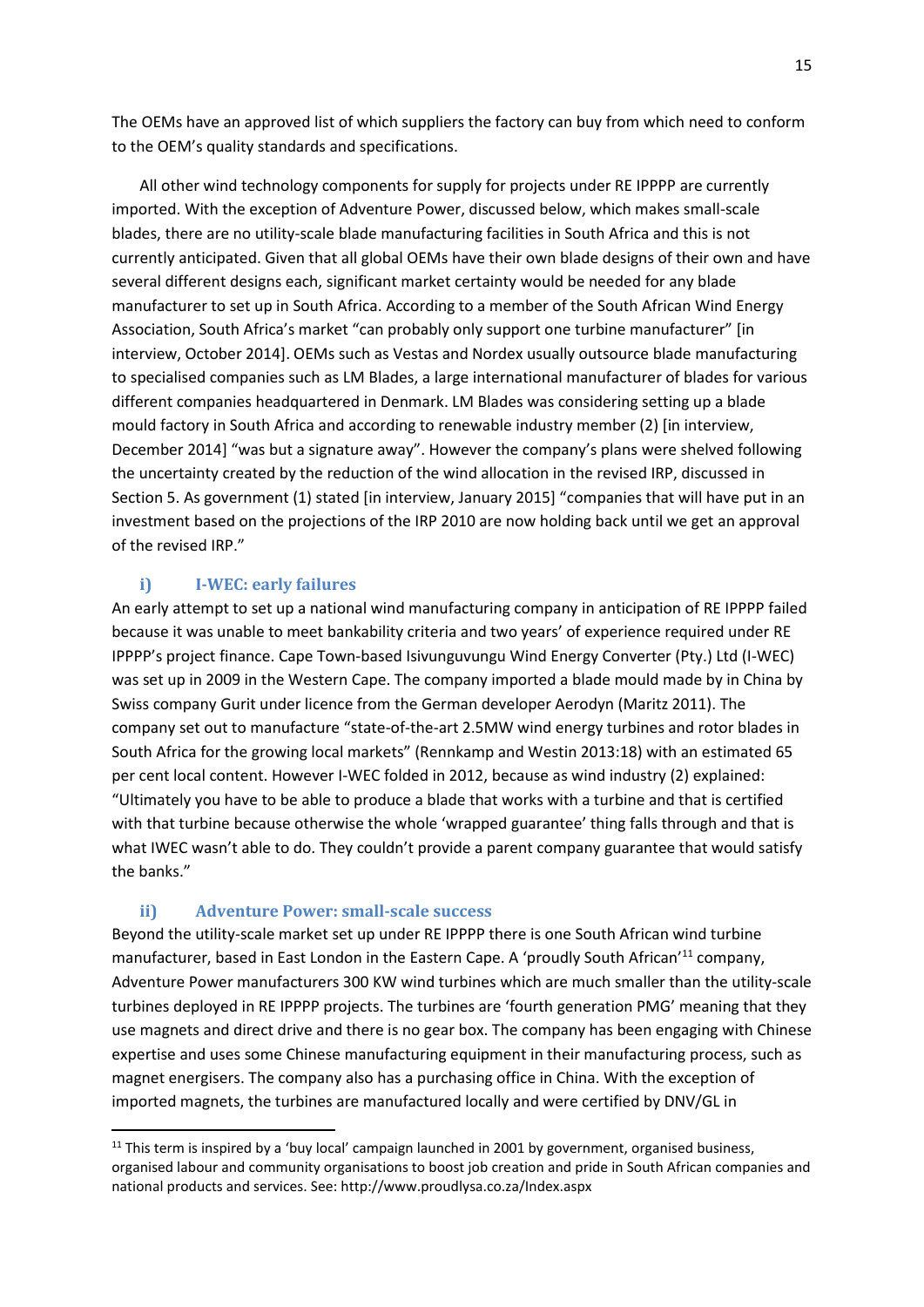December 2013. Adventure Power's turbines are too small for deployment at commercial scale and are considered 'high risk' by investors and financiers involved in RE IPPPP. However the turbines now generate electricity for Adventure Power's sister factory, an automotive component manufacturer, in Uitenhage and East London. Furthermore, the company is now being supported by the DTI to develop a pilot wind farm comprising six wind turbine generators, within the East London IDZ, which it is anticipated will provide a reference for both domestic and international markets.

#### **8. Solar PV**

Unlike the wind industry, the EPC for solar PV is less often involved in technology supply given the more dispersed nature of the supply chain and the components involved e.g panels, frames, inverters, transformers, tracking system, cable trays, cells, glass. There is also greater potential for innovation in solar PV than wind, given that wind is more mature as a technology and therefore harder to break into (Rennkamp and Boyd 2013:12). While the revised draft of the IRP (see Section 5) has increased the allocation for solar PV, providing a potentially positive signal for the industry, a number of solar PV manufacturers argued that the allocation of approximately 600 MW for solar PV within each round of RE IPPPP has been insufficient to encourage the development of a local industry.

While the EPC for solar PV is dominated by European and US companies (see Figure 3), Chinese companies play a significant role in technology supply, reflecting China's export driven industry and its role as the world's largest manufacturer of solar PV technology, having overtaken Germany as the original global market leader in 2008 (Dunford et al 2013:30). According to Dunford et al (2013:31) solar PV cells and modules made by Chinese manufacturers cost about 50 per cent less than those provided by Germany. Not only has this contributed to global dramatic tariff reductions as witnessed in South Africa's case between Rounds 1 and 4 of RE IPPPP, but also been the source of significant international conflict and resulted in anti-dumping legislation in the EU and US, as discussed in Section 8.ii. While Chinese firms dominate the manufacturing of solar panels, other parts of the value chain are dominated by EU, US and Japanese companies (Curran 2015:11).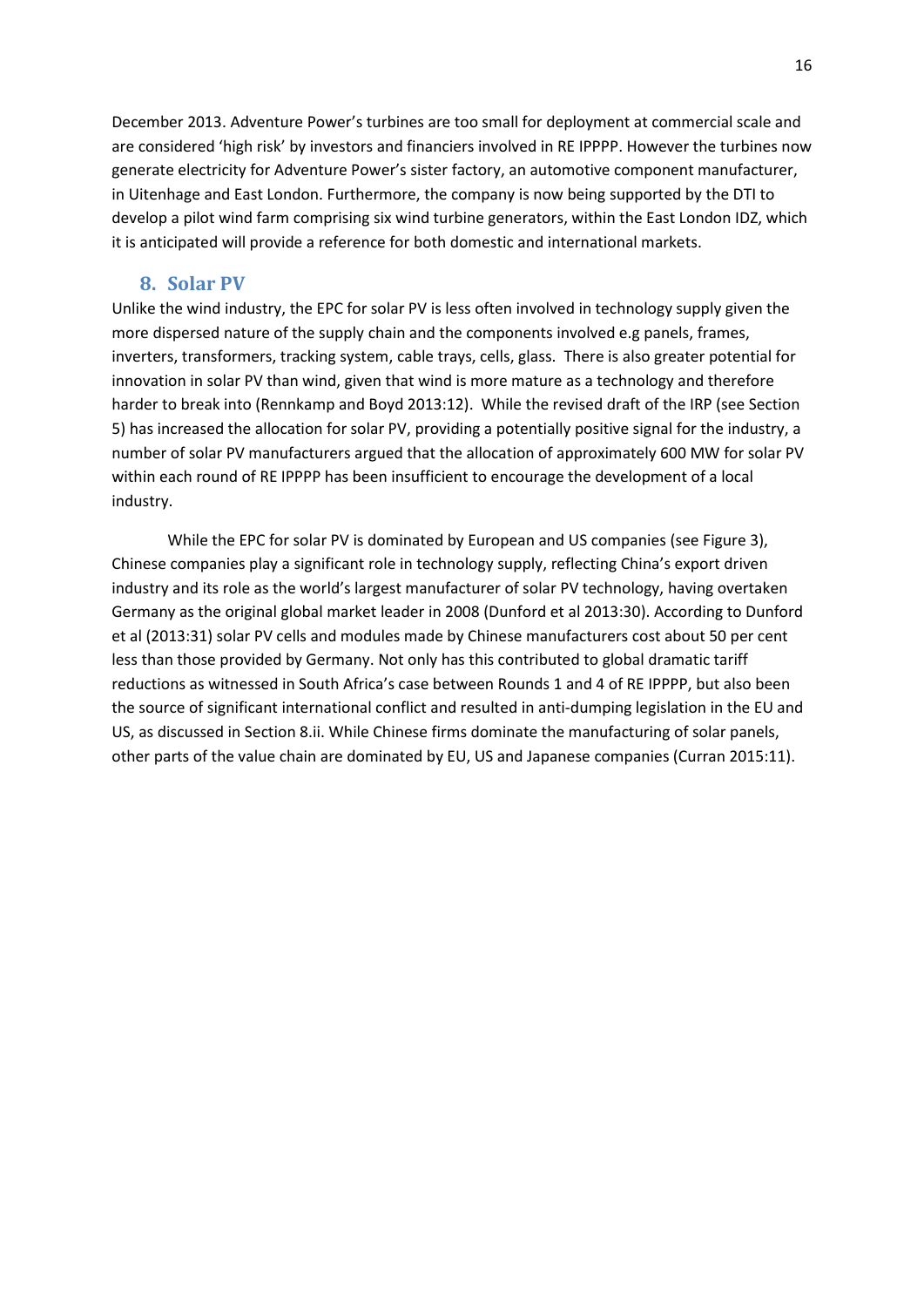

1



Chinese Solar PV technology hardware deployed in South Africa is either provided directly by state-backed or state-owned Chinese companies with cheap access to capital and strong financial support from government (Ahlfeldt 2013:11) or by companies headquartered elsewhere but who source from China where the hardware is made under licence (Dunford et al 2013:30). Chinese solar PV manufacturers supplying to projects under RE IPPPP include Suntech,<sup>13</sup> Yingli Solar, Trina Solar, Jinko solar, Build Your Own Dreams and Renesola. While many of these companies are now integrated into global financial markets and listed on the New York Stock Exchange and/or the NASDAQ, in recent years a number of them such as Yingli and Trina have run into high levels of debt (Publicover and Lee 2015). Meanwhile, the supply of inverters is dominated by the German company SMA Solar which opened an inverter factory in Cape Town in December 2014. Many of the mounting structures are provided by Schletter, also German.

<sup>&</sup>lt;sup>12</sup> Figures 2 and 3 reflect the author's own compilation from publicly available sources at the time of writing. The figures do not reflect all shareholders involved in the JVs or consortiums carrying out the EPC.

<sup>&</sup>lt;sup>13</sup> Once the world's largest solar PV equipment maker; following its collapse in 2013, Suntech was bought by Chinese company, Shunfeng Photovoltaic International (UNEP/BNEF 2014:78).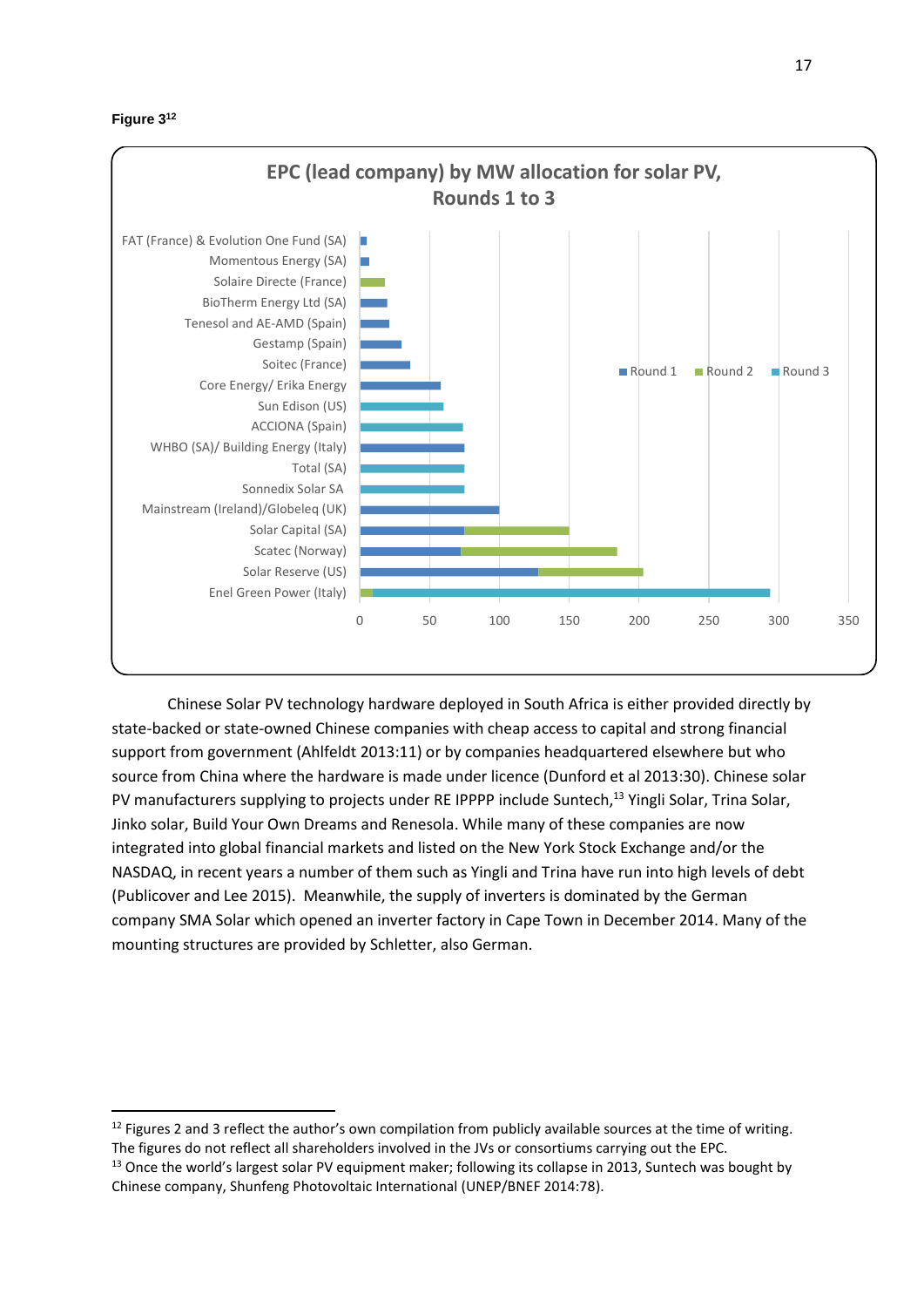| Table 3: manufacturing/ assembly plants for solar PV in South Africa <sup>14</sup> |                                                                       |                                                  |                                             |                                                                                                             |                                                                                                             |        |                                                                                                                                           |
|------------------------------------------------------------------------------------|-----------------------------------------------------------------------|--------------------------------------------------|---------------------------------------------|-------------------------------------------------------------------------------------------------------------|-------------------------------------------------------------------------------------------------------------|--------|-------------------------------------------------------------------------------------------------------------------------------------------|
| Company                                                                            | <b>Technology Type</b>                                                | Location                                         | Annual<br>Output                            | Ownership                                                                                                   | <b>Finance</b>                                                                                              | Opened | <b>Comments</b>                                                                                                                           |
| <b>Solaire</b><br><b>Directe</b><br>Southern<br>Africa (SA)                        | Solar PV (modules,<br>wafers invertors and<br>other)                  | Belville, Cape<br>Town                           | 80 MW per<br>year<br>(verify)               | French/SA JV, subsidiary of<br>the Solairedirect Group,<br>the largest private power<br>producer in France. | Unknown                                                                                                     | 2009   | Chinese company ReneSola Itd<br>has a tolling agreement with<br>Solaire Directe SA.                                                       |
| <b>Art Solar</b>                                                                   | Solar PV modules                                                      | Durban, KZN                                      | 40 MW per<br>vear                           | South African owned by<br>private shareholders.                                                             | Unknown                                                                                                     | 2013   | The technology has been<br>provided by Swiss and German<br>equipment manufacturers.                                                       |
| <b>ILB Helios</b><br>Southern<br><b>Africa</b>                                     | Monocrystalline &<br>polycrystalline panels.<br>Lamination in factory | East London<br>Industrial<br>Development<br>Zone | 120 MW                                      | Subsidiary of Spanish<br>worker's cooperative,<br>Mondragón, largest PV<br>manufacturer in Spain.           | IDC provides 50% of debt<br>and 17% equity. An IDC-<br>financed worker's<br>cooperative holds 10%<br>equity | 2014   | The plant laminates its panels<br>using German laminators. It is<br>also a distribution hub for panels<br>made in China by ILB Helios.    |
| Jinko Solar                                                                        | Solar PV modules.<br>Lamination in factory                            | Belville, Cape<br>Town                           | 120 MW                                      | JinkoSolar Holdings Co.,<br>Ltd                                                                             | Unknown                                                                                                     | 2014   | Jinko's first manufacturing plant<br>outside China.                                                                                       |
| Sunpower                                                                           | Solar PV panels                                                       | Cape Town                                        | 160 MW                                      | Unknown                                                                                                     | Unknown                                                                                                     |        | A French company that took over<br>the Tenesol group based in<br>Western Cape. Sunpower are<br>developers, manufacturers, EPC<br>and IPP. |
| <b>Suntech</b>                                                                     | Storage warehouse for<br>modules                                      | Cape Town                                        | Up to 500<br><b>KW</b><br>(storage<br>only) | Wuxi Suntech Power Co                                                                                       | Suntech is owned by<br>Shunfeng Clean Energy<br>(SFCE)                                                      | 2014   | Suntech is awaiting clarity on<br>LCRs before setting up<br>manufacturing facility in Cape<br>Town.                                       |
| <b>SMA solar</b>                                                                   | inverters                                                             | Cape Town                                        |                                             | SMA solar                                                                                                   |                                                                                                             | 2014   |                                                                                                                                           |

 $\overline{\phantom{a}}$ 

<sup>&</sup>lt;sup>14</sup> Authors' own compilation based on interview data and publicly available information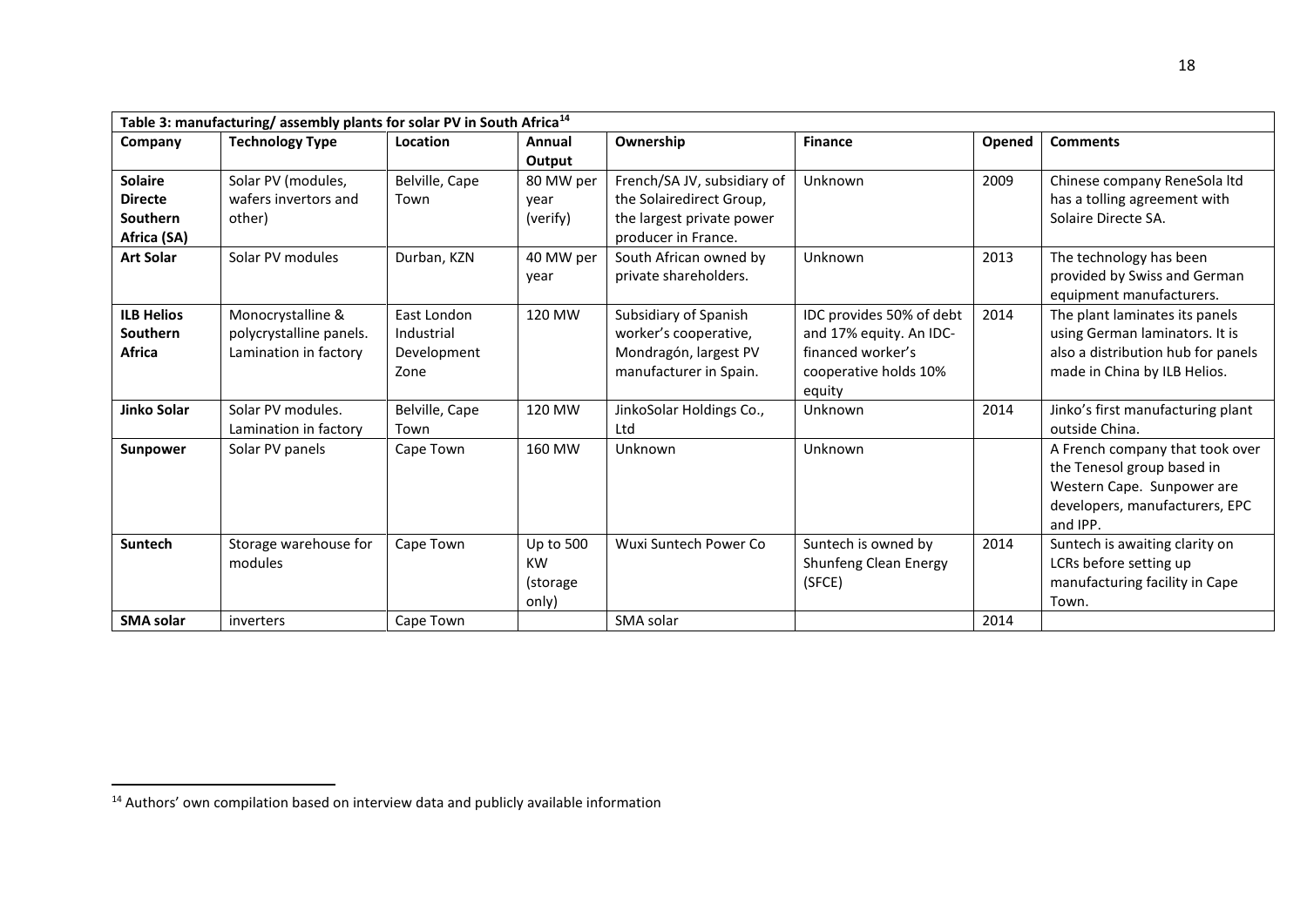#### **i) Transfer pricing**

**.** 

The ability of many solar PV developers to sidestep local content rules through 'transfer pricing' (Forder 2014) under RE IPPPP is a further challenge to South Africa's ability to develop indigenous capabilities. Under transfer pricing, a foreign component supplier sets up a local company and imports technological hardware. The price of that hardware is then marked up and sold on to the developer. That mark-up constitutes local content. Transfer pricing has been possible because, as described in Section 4, local content is measured in financial spend. As renewable industry member (1) described [in interview November 2013]: "…companies like Enel<sup>15</sup> were able to screw the industry by marking down the cost of foreign technology tremendously, importing it and then marking it up in the local company and calling it local content. What they have done isn't legally wrong it is just ethically wrong." For this reason the South African Bureau of Standards have warned of products being labelled as 'made in South Africa' while they are in fact merely assembled in the country, with more than 90 per cent of foreign content (DTI 2014a).

According to the South African Renewable Energy Council, transfer pricing has meant that solar PV module manufacturers in South Africa that were set up with the aim of supplying to projects approved under RE IPPPP (see Table 4), have had less than two per cent of their production capacity taken up by local orders. Consequently they have either started to seek foreign markets (Creamer 2014) via 'toll manufacturing', as discussed below or have refrained from setting up a manufacturing plant in South Africa as Trina Solar, one of the top PV manufacturers in China, has done (Creamer 2015). In other cases, manufacturing/ assembly plants also serve as distribution hubs for panels made in China either by their company or a Chinese client. For instance Suntech has set up a storage warehouse in order to increase its sales capacity to both the South African and African market and eliminate some of the transaction costs involved in the shipping and import of PV modules.

One solution put forward by the South African solar PV industry association (SAPVIA) and other stakeholders in order to prevent transfer pricing is that that the module be assembled, framed and most significantly *laminated* in South Africa. As DTI [in interview January 2015] explained, lamination would mean that people cannot just bring in "fully imported panels, pack them in boxes and claim local content for paying people who are packing things in boxes. Lamination seems like a benchmark, because then you would have to string the cells, laminate, put in glass, a frame, a junction box and then you have a panel. That is basically the assembly process." While investing in the machines that do this is expensive, it is argued that such an investment will result in job creation and spin off activities. In one example ILB Helios is already carrying out lamination at their factory in the East London Industrial Development Zone. Renewable industry member (2) stated [in interview December 2014] "the biggest and easiest thing that was anticipated from the local content regulations for round four was the requirement that modules be laminated in South Africa. This would mean that these four or five factories would have had so much work that they would have been booked up for the next 12-18 months... This didn't happen." The fact that lamination was not included in the bidding requirement for round 4 is perhaps an illustration of National Treasury's power over the bidding process for RE IPPPP and final definitions of the economic development

<sup>&</sup>lt;sup>15</sup> Enel Green Power (EGP) is an Italian company that as lead developer has won 1110 MW of solar PV projects under Rounds 1 to 4. These projects use thin film modules manufactured by 3Sun, of which EGP is now the sole owner.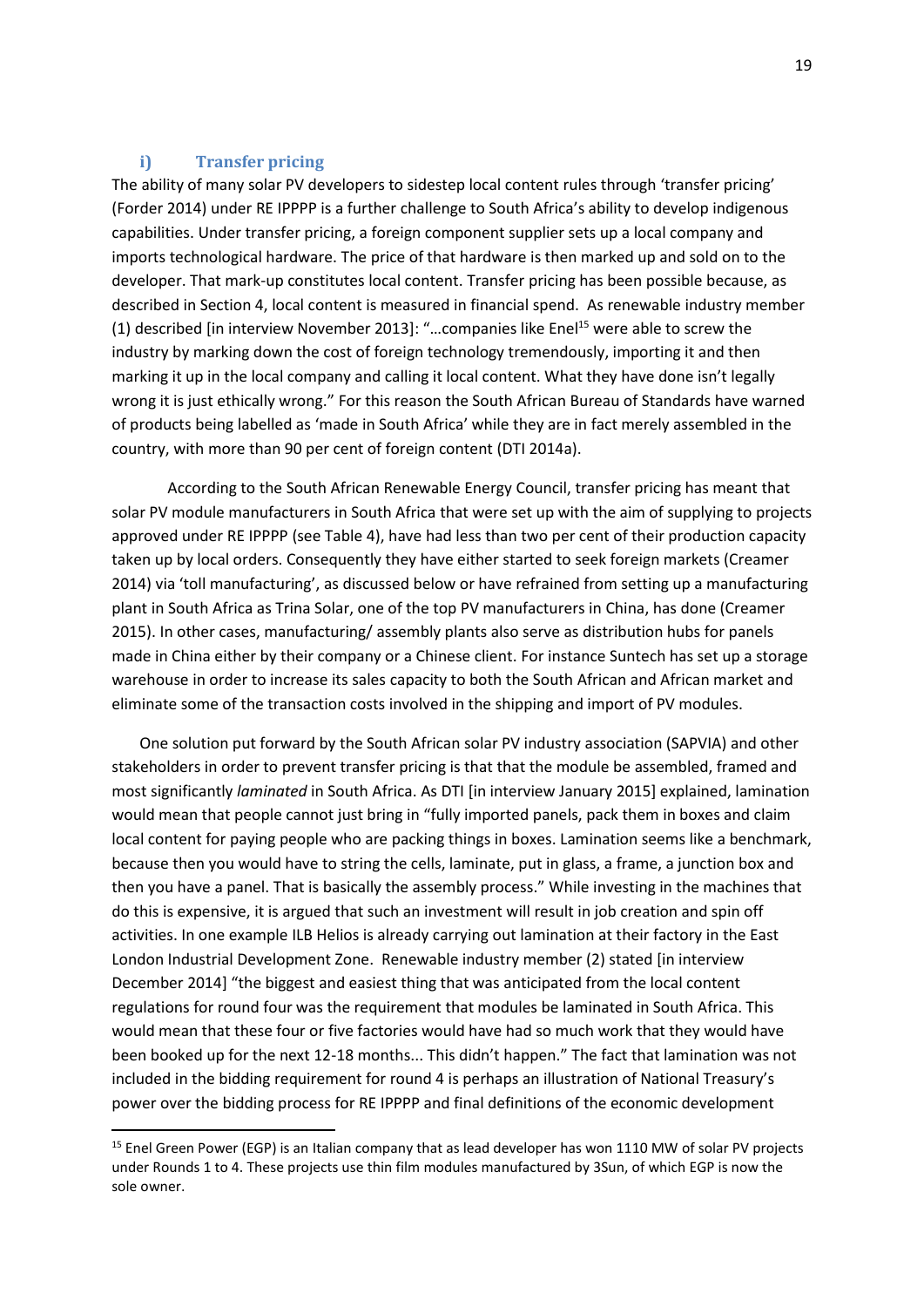criteria, as discussed in Section 6. It is now anticipated that lamination will be introduced from round five onwards but there was no publicly available information on this at the time of writing.

#### **ii) Anti-dumping and toll manufacturing**

The EU-China solar dispute, which "represents the most significant anti-dumping complaint the European Commission has ever investigated" (Lewis 2014:24) has had far reaching impacts, including in South Africa. Anti-dumping duties were imposed by the European Commission on imports of solar PV crystalline silicon modules and cells originating in or consigned from China in December 2013 (Hopson 2015), applicable until December 2015. Measures include minimum pricing and a quota system (Curran 2015:3). As a result of transfer pricing, in addition to delays in the bidding process discussed above, a number of plants in South Africa have resorted to 'toll manufacturing' on behalf of Chinese manufacturers. Toll manufacturing sees Chinese suppliers sending component parts (frames, glass, cells etc) to South African companies who assemble the product which the Chinese company then sells on to European developers. Because the product has been assembled in South Africa, the Chinese company has thus far evaded anti-dumping legislation. Similar to other cases documented by Lewis (2014:17) this illustrates the ability of Chinese manufacturers to reconfigure their supply chains in order to evade duties on imports to Europe and the US and the ability of GPNs to adjust their structures in response to trade restrictions (Curran 2015). This instance of toll manufacture adds to studies on the striking differences between the geography of use and the geography of manufacture which Dunford et al (2013) have explored in the case of Germany and China (see also Lewis 2014:23)

#### **9. Conclusion**

This paper forms an early empirical contribution to the emerging theme of renewable energy technology capabilities in South Africa and a rich description of the emerging industry. It demonstrates how technology development in the country's wind and solar PV industries has been shaped by the interaction of territorially embedded factors with international dynamics. Such dynamics include: the geographically dispersed nature of global supply chains and production networks in renewable energy; the determination that finance and investment has over technology and innovation pathways; the rise of emerging market companies, particularly China in renewable energy manufacturing; and trade disputes. I now conclude with the following reflections.

RE IPPPP is a national success story and an international example for a programme that has facilitated the very rapid take off of a utility-scale renewable energy industry by IPPs within an otherwise coal-fired, crisis-ridden, monopoly electricity sector. However, there are concerns over the extent to which the potentially progressive economic development criteria will be realised. Specifically, the extent to which they will result in a new industrial base and new areas of technological capability, or instead generate short-term imported skills for complex, sophisticated technologies. In analytical terms this relates to Lall's (1993:103) caution that, "until host countries achieve fairly high levels of development, transnationals tend to transfer the results of their R&D rather than the innovative process itself" and Bell and Albu's (1999) assertion that systems of knowledge accumulation and R&D are equally important as production.

Relating to the theme of competitive dynamics within GPNs (Coe and Yeung 2015), dominant international firms in renewable energy manufacturing and technology supply are competing with each other in an attempt to reinforce their market power in South Africa. There is a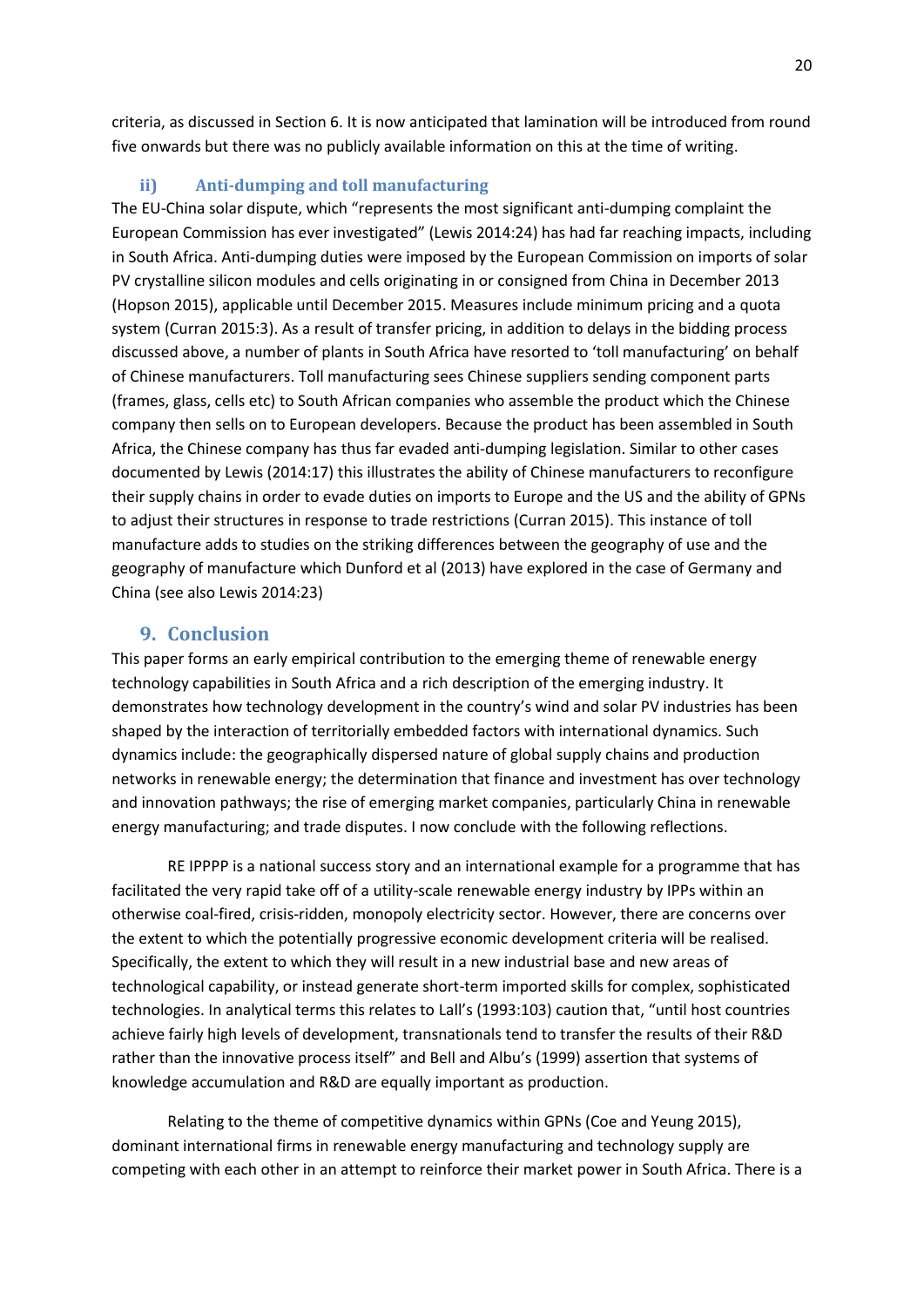complexity of relationships and networks between national and international institutions involved in technology supply, EPC contracts and manufacturing plants. South Africa's emerging renewable energy technology market has a strong and inevitable dependence on global industries, which in turn pose a key challenge to the country's ability to facilitate a national manufacturing industry with long-term ownership and innovative potential. This begs the question therefore, as to whether South African firms, as relative latecomers, will be able to develop their own comparative advantage in the face of such stiff competition.

This paper has further added to two emerging themes in the GPN literature: finance (Coe 2014) and technological development in renewable energy (Dunford et al 2013), and the powerful determination that the former has over the latter. Clear tensions also exist between bankability and economic development criteria specific to the South African context. In the absence of a wellestablished industry for renewable energy manufacture in South Africa, local content thresholds increase the risk profile of a project. And because of the risk aversion of lenders, their demands for 'proven technologies' and companies with international reputations, smaller, national players have been precluded from participating in RE IPPPP as technology suppliers and/or service providers. For this reason, national companies such as I-WEC and Adventure Power, discussed in Section 7 have had limited success in breaking into an increasingly competitive, utility-scale market dominated by international companies. In the case of Adventure Power however, opportunities for national innovation may lie in smaller scale options and this remains an avenue for further research.

From the perspective of GPNs, the paper further illustrates the geographic differentiation of renewable energy technology manufacturing and that of deployment (Dunford et al 2013). For example in the case of solar PV, technological components are on the one hand exported via toll manufacturing agreements, and on the other, imported through the use of transfer pricing in order to avoid the costs associated with local manufacture. While transfer pricing, as a significant market distortion threatens the sustainability of local manufacturers, the practise of toll manufacture illustrates the transient nature of manufacturing/assembly plants being set up in South Africa given that for the most part, the technology hardware in question is still owned by international companies. Such findings also reflect the global nature of capital and the subsequent vulnerability of labour as 'spatially trapped' (Coe et al 2004:472) when compared to the international mobility of production and relate to Moldvay et al's (2013) claim that rather than being retained and reinvested into the local or national economy, finance is likely to leave the country though the purchase of technology hardware from foreign firms.

Finally, a number of uncertainties remain, many of which depend on future dynamics yet to be determined. Firstly, at the international level, developments in renewable energy technology markets will inevitably affect how South Africa's own industry evolves. These developments include the on-going trade dispute over Chinese solar PV panels, which combined with domestic factors have had a significant influence over the activities of the country's solar PV manufacturers. Secondly how upcoming rounds of RE IPPPP may develop is also significant. For instance, despite the promising commitment by government for the procurement of a further 6300 MW, previous delays due to grid connection issues and policy uncertainty particularly over the revised draft of the IRP have curtailed the interest of foreign manufacturers such as LM Blades. Thirdly, the extent to which local content requirements and related innovation and industrial policy will be redefined and enforced to ensure a more meaningful adherence to local production and the development of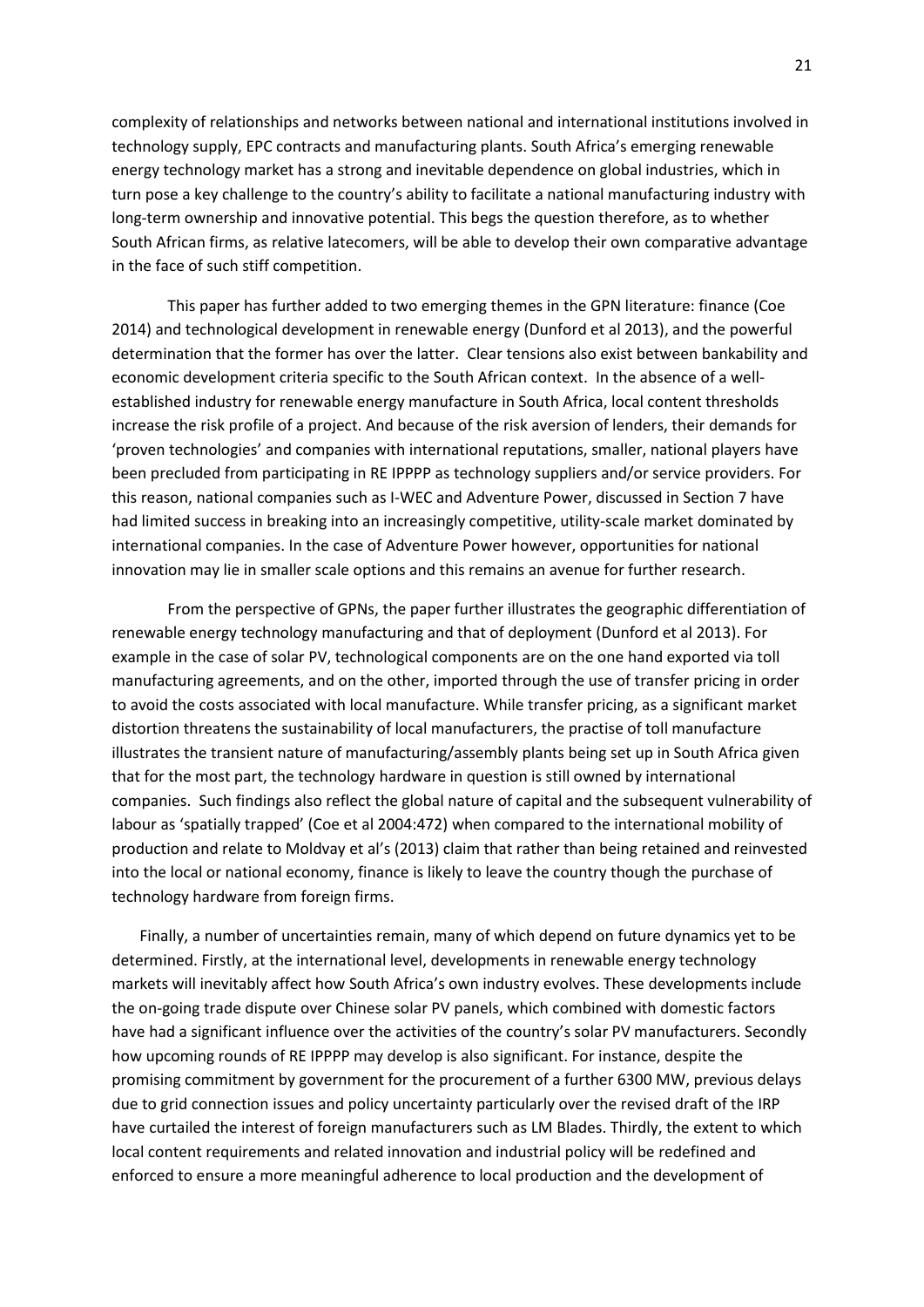national capabilities is as yet unclear, but remains a crucial area for the long-term success of South Africa's emerging industry.

# **10. Bibliography**

Ahlfeldt, C. (2013) 'The localisation potential of photovoltaics and a strategy to support large scale roll-out in South Africa'*,* SAPVIA, WWF, DTI

Altenburg, T., Johnson O., & Engelmeier, T. (2014) 'Rent management and policy learning in green technology development: the case of solar energy in India', in, Pegels, A., *Green industrial policy in emerging countries*, London: Routledge pp104-125

Bair, J. (2005) 'Global Capitalism and Commodity Chains: Looking Back, Going Forward,' *Competition & Change,* 9(2): 153-180

Baker, L. (2015) 'The evolving role of finance in South Africa's renewable energy sector,' *Geoforum* 64: 146-156

Baker, L. (2014) 'Renewable energy in South Africa's minerals-energy complex: a 'low carbon' transition?' *Review of African Political Economy* 42(144): 245-261

Baker, L. & Wlokas, H. (2015) 'Renewable energy procurement in South Africa: a new frontier?' Research Report, Energy Research Centre, University of Cape Town

Baker, L., Burton, J., Godinho, C. & Trollip, H. (2015) 'The political economy of decarbonisation: exploring the dynamics of South Africa's electricity sector', Research Report, Energy Research Centre, University of Cape Town,

Bell, M. (2009) 'Innovation Capabilities and Directions of Development', STEPS Working Paper, Vol 33, STEPS Centre Brighton

Bell, M. and M. Albu (1999). "Knowledge Systems and Technological Dynamism in Industrial Clusters in Developing Countries," *World Development* 27(9): 1715-1734

Bhorat H., Hirsch, A., Kanbur, R., & Ncube, M., (eds) (2014), *The Oxford Companion to the Economics of South Africa*, 1st Edition, Oxford University Press

Byrne, R., Smith, A., Watson, J. and Ockwell, D. (2011) *Energy Pathways in Low Carbon Development: from Technology Transfer to Socio-technical Transformation*, Working Paper, STEPS Centre, Sussex Energy Group, University of Sussex

Chester, L. & Newman, S. (2014) 'Analysing finance and production in the contemporary capitalist era', *paper presented at the 5th Annual Conference of the International Initiative for the Promotion of Political Economy (IIPPE),* September 2014

Coe, N & Yeung, W-C (2015) *Global Production Networks: theorising economic development in an interconnected world,* OUP, Oxford, UK

Coe, N. M. (2012) 'Geographies of production II: A global production network A–Z', *Progress in Human Geography* 36(3): 389-402

Coe, N. M., et al. (2014) 'Integrating Finance into Global Production Networks', *Regional Studies* 48(5): 761-777

Coe, N. M., Hess, M., Yeung H.W., et al. (2004). 'Globalizing' regional development: a global production networks perspective', *Transactions of the Institute of British Geographers* 29(4): 468- 484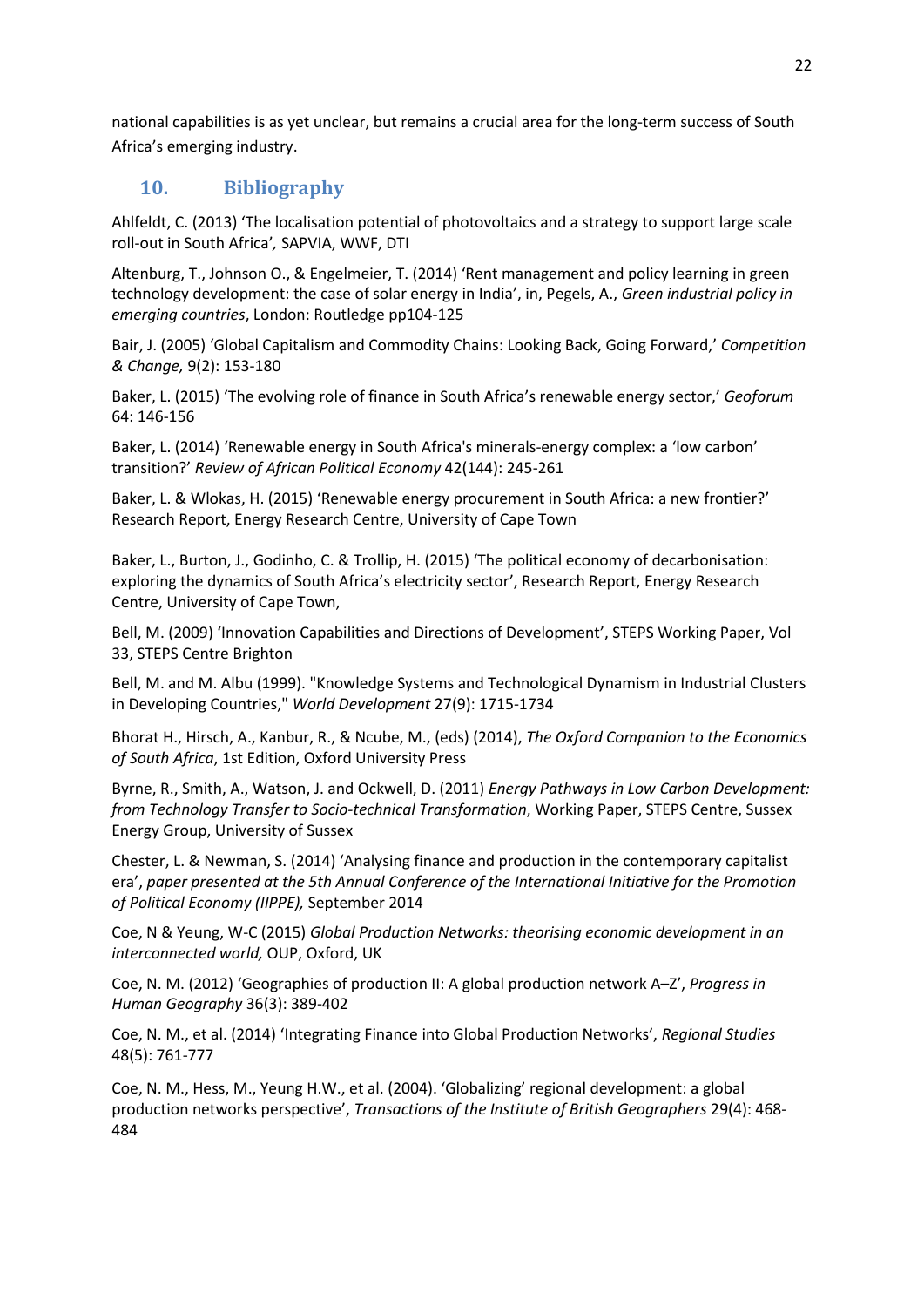Creamer, T (2015) 'Chinese solar PV supplier hopes to secure big slice of SA's rooftop market', *Engineering News,* 4 April, [http://www.engineeringnews.co.za/article/chinese-solar-pv-supplierhopes-to-secure-big-slice-of-sas-rooftop-market-2015-04-09/rep\_id:3182, accessed 05/10/2015]

Creamer, T (2014), 'Manufacturers express anxiety over renewables delay', *Engineering News,* 18 November [http://www.engineeringnews.co.za/print-version/manufacturers-express-anxiety-overrenewables-delay-2014-11-18, accessed 05/10/2015]

Curran, L. (2015) 'The impact of trade policy on global production networks: the solar panel case,' *Review of International Political Economy,* 1-30

Department for Trade and Industry (DTI) (2015) 'The wind energy industry localisation road map in support of large-scale roll-out in South Africa', Integrated Final Report prepared by: Urban-Econ Development Economists, January

Department for Trade and Industry (DTI) (2014a) 'Procurement of Local Content Goods is a Legal Requirement – Davies', 18 November [\[http://www.dti.gov.za/editmedia.jsp?id=3211,](http://www.dti.gov.za/editmedia.jsp?id=3211) accessed 04/10/2015]

Department for Trade and Industry (DTI) (2014b) Industrial Development Financial Assistance (Incentives): Special Economic Zone (SEZ)

[http://www.dti.gov.za/financial\_assistance/financial\_incentive.jsp?id=59&subthemeid=25, accessed 05/10/2015]

Department for Trade and Industry (DTI) (2013a) 'Industrial Policy Action Plan Economic Sectors and Employment Cluster IPAP 2013/14 – 2015/16', [\[http://www.thedti.gov.za/news2013/ipap\\_2013-](http://www.thedti.gov.za/news2013/ipap_2013-2016.pdf) [2016.pdf\]](http://www.thedti.gov.za/news2013/ipap_2013-2016.pdf)

Department for Trade and Industry (DTI) (2013b) 'DTI Strategy on renewable Energy industry Development Africa Renewable Energy Dialogue 31 October 2013' [http://www.areanet.org/fileadmin/user\_upload/AREA/AREA\_downloads/AREA\_Conference\_13/Ntombifuthi-Ntuli\_DTI\_South\_Africa.pdf, accessed 23/09/2015]

Department for Trade and Industry (DTI) (2013c) 'Localisation and Investment Promotion for Renewable Energy', 7 March 2013

[http://www.dedea.gov.za/Presentations/Provincial%20Renewable%20Energy%20Forum%20Presen tations/Provincial%20Sustainable%20Energy%20Forum%20Meeting%20- %200313/20130307%20Ntombifuthi%20Ntuli%20Enegy%20Forum%20East%20London.pdf, accessed 06/10/2015]

Dunford, M., Lee, K.H., Liu, W., & Yeung G (2013) 'Geographical interdependence, international trade and economic dynamics: The Chinese and German solar energy industries' *European Urban and Regional Studies*, vol. 20, 1: pp. 14-36

Eberhard, A., Kolker, J. & Leigland, J. (2014) 'South Africa's Renewable Energy IPP Procurement Program: Success Factors and Lessons', PPIAF, Washington DC

Eberhard, A. (2013). Feed-in tariffs or auctions? Procuring renewable energy supply in South Africa, The World Bank Group, *Viewpoint*, Note Number 338, April 2013

Eberhard, A. (2005) 'From State to Market and Back Again: South Africa's Power Sector Reforms', *Economic and Political Weekly* 40(50): 5309-5317.

Economic Development Department (EDD) (2011) New Growth Path Accord 4. Green Economy Accord, EDD Pretoria [\[http://www.economic.gov.za/communications/publications/green-economy](http://www.economic.gov.za/communications/publications/green-economy-accord)[accord,](http://www.economic.gov.za/communications/publications/green-economy-accord) accessed 06/10/2015]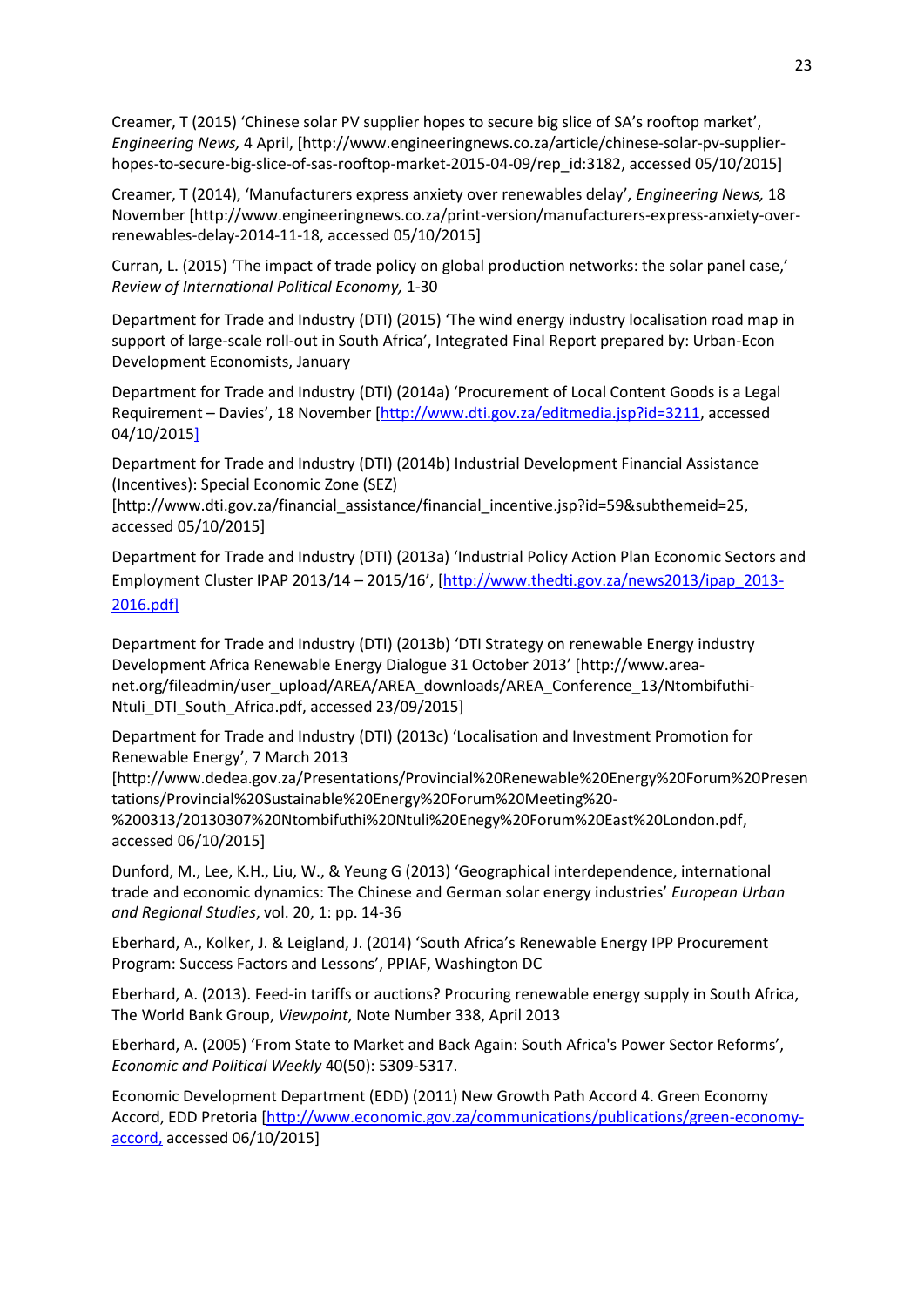ESI-Africa (2015) 'Interview with Arturo Herrero, Chief Strategy Officer, Jinko Solar', 1, April 2015 [http://www.esi-africa.com/interview-with-arturo-herrero-chief-strategy-officer-jinkosolar/, accessed 02/10/2015]

ESI-Africa (2014) 'Exclusive interview with Mike Mulcahy, Green Cape', 4 February 2014 [http://www.esi-africa.com/exclusive-interview-with-mike-mulcahy-green-cape/, accessed 28/09/2015]

Fine, B. and Rustomjee, Z. (1996) *The Political Economy of South Africa: From Minerals-Energy-Complex to Industrialisation* London, C. Hurst & Co (Publishers) Ltd

Frankfurt School-UNEP Centre/BNEF (UNEP/BNEF) (2015). 'Global Trends in Renewable Energy Investment 2015', [http://www.fs-unep-centre.org, accessed 27/09/2015]

Fu, X. and Zhang, J. (2011) 'Technology transfer, indigenous innovation and leapfrogging in green technology: the solar-PV industry in China and India,' *Journal of Chinese Economic and Business Studies* 9(4): 329-347

Gallagher, K.S & Zhang, F. (2013) 'Innovation and technology transfer across global value chains: evidence from China's PV industry', *Climate Tecnology and Development case study,* Tufts University

Gereffi, G., Humphrey, J., Kaplinsky, R., & Sturgeon, T.J (2001) 'Introduction: Globalisation, Value Chains and Development', IDS Bulletin, 32.3, 2001

Henderson, J., et al. (2002) "Global production networks and the analysis of economic development," *Review of International Political Economy* 9(3): 436-464

Hopson, C (2015) 'EU solar groups call for end to trade measures against China', *Recharge News,* 22 September

Lall, S. (2001) *Competitiveness, technology and skills*, Edward Elgar, Cheltenham

Lall, S. (1993) 'Understanding Technology Development', *Development and Change* 24(4): 719-753

Lee, A. (2015) 'Nordex beefs up for a tougher world with Acciona Windpower', *Recharge News,* 5 October [http://www.rechargenews.com/wind/1413029/nordex-beefs-up-for-a-tougher-worldwith-acciona-windpower, accessed 07/10/2015]

Maritz, J. (2011) 'SA's first wind turbine manufacturer gearing up for production', *How we made it in Africa* 31 October [http://www.howwemadeitinafrica.com/sas-first-wind-turbine-manufacturergearing-up-for-production/13124/, accessed 08/10/2015]

Publicover, B. & A. Lee (2015) 'Troubled Yingli Solar revises debt repayments' *Recharge News,* 30 September 2015 [\[http://www.rechargenews.com/solar/1412631/troubled-yingli-solar-revises-debt](http://www.rechargenews.com/solar/1412631/troubled-yingli-solar-revises-debt-repayments)[repayments,](http://www.rechargenews.com/solar/1412631/troubled-yingli-solar-revises-debt-repayments) accessed 02/10/2015]

Lema, R., Iizuka, M. & Walz, R. (2015) 'Introduction to low-carbon innovation and development: insights and future challenges for research', *Innovation and Development* 5(2): 173-187

Lema, R., Berger, A. & Schmitz, H. (2012) 'China's impact on the global wind power industry', German Development Institute, Bonn

Lewis (2014a) 'The rise of renewable energy protectionism: emerging trade conflicts and implications for low carbon development' *Global Environmental Politics,* 14 (4): 10-35

Lewis (2014b) 'Industrial policy, politics and competition: assessing the post-crisis wind power industry', *Business Politics;* 16 (4), 511-547

Lewis, J. I. & Wiser, R. H. (2007) 'Fostering a renewable energy technology industry: an international comparison of wind industry policy support mechanisms', *Energy Policy* 35: 1844-1857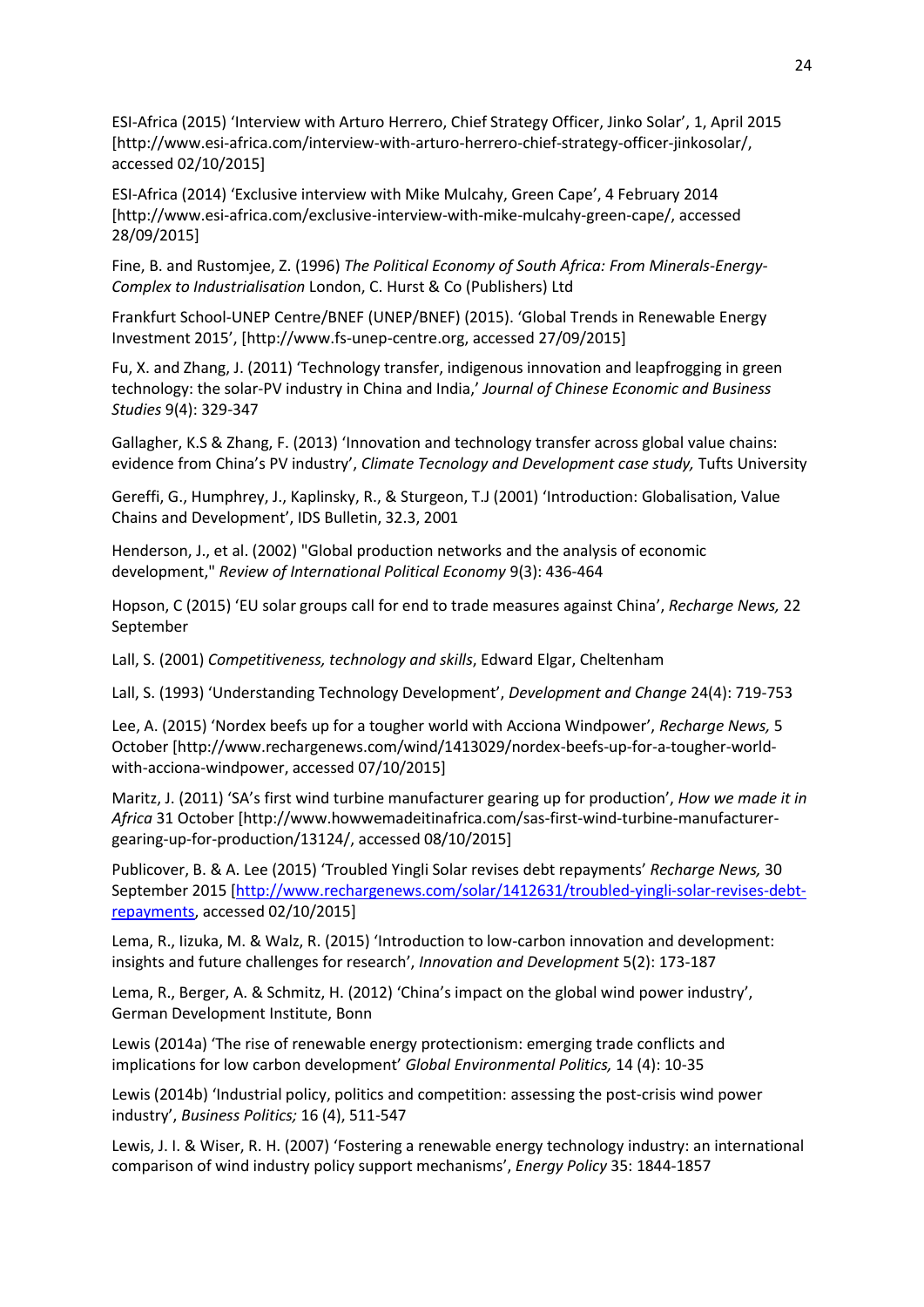Makgetla, N. & Seidman, A. (1980) *Outposts of Monopoly Capitalis*m Westport, Zed Press

Maia, J., Giordano, T., Kelder et al (2011) 'Green jobs: an estimate of the direct employment potential of a greening South African economy', IDC, DBSA, Trade and Industrial Policy Strategies

Mokyr, J. (1998) 'The Political Economy of Technological Change: Resistance and Innovation in Economic history' in: M. Bergand and K. Bruland (eds) *Technological Revolutions in Europe*, Cheltenham: Edward Elgar Publishers, 1998, pp. 39-64

Moldvay, J., Hamann, R. & Fay, J. (2013). Assessing opportunities and constraints related to different models for supplying wind turbines to the South African wind energy industry *Development Southern Africa:* 1-17

Musango, J., Brent, A., and Bassi, A.M. (2014) 'Modelling the transition towards a green economy in South Africa', *Technological Forecasting and Social Change* 

National Planning Commission (2013) 'NDP 2030: Our future- make it work'. [https://nationalplanningcommission.files.wordpress.com/2015/02/ndp-2030-our-future-make-itwork\_0.pdf, accessed 10 October2015]

Ockwell, D. and A. Mallett (2013) 'Technology and Innovation for Low Carbon Development*'*, Chapter 8 in F. Urban and J. Nordensvärd (eds.), *Low Carbon Development: Key Issues*, Routledge, Abingdon, UK

Olsen, L. (2010) 'Supporting a just transition: The role of international labour standards", in *International Journal of Labour Research*, Vol. 2, Issue 2, Geneva

Pegels A. & Lütkenhorst, W. (2014) 'Is Germany׳s energy transition a case of successful green industrial policy? Contrasting wind and solar PV', *Energy Policy,* 74:522-534

Rennkamp, B. & Boyd A. (2013) "Technological capability and transfer for achieving South Africa's development goals" *Climate Policy* 15(1): 12-29

Rennkamp, B & Westin, F. (2013) 'Feito no Brasil? Made in South Africa? Boosting technological development through local content requirements in the wind energy industry', Research Report, Energy Research Centre, University of Cape Town

SASTELA (2013) 'Assessment of the localisation, industrialisation and job creation of potential of CSP infrastructure projects in South Africa' [http://www.record.org.za/resources/downloads/item/gizsatela-dti-csp-localisation-potential-study, accessed 01/10/2015]

Vegter, I. (2012) 'The hidden overemployment crisis', *The Daily Maverick,* 3 December [http://www.dailymaverick.co.za/opinionista/2012-12-03-the-hidden-overemploymentcrisis/#.VhPn7vlViko, accessed 04/10/2015]

Weston (2015) 'GE confirms buy-out of Blade Dynamics', *Wind Power Monthly* 7 October

Wlokas, H. (2015) 'A review of the local community development requirements in South Africa's renewable energy procurement programme', WWF South Africa, Technical report

WWF (2015) 'Concentrated Solar Power: a strategic industrial development opportunity for South Africa' [http://awsassets.wwf.org.za/downloads/concentrated\_solar\_power\_report\_final.pdf, accessed 03/10/2015]

Yescombe, E.R. (2013) *Principles of Project Finance,* Academic Press, London